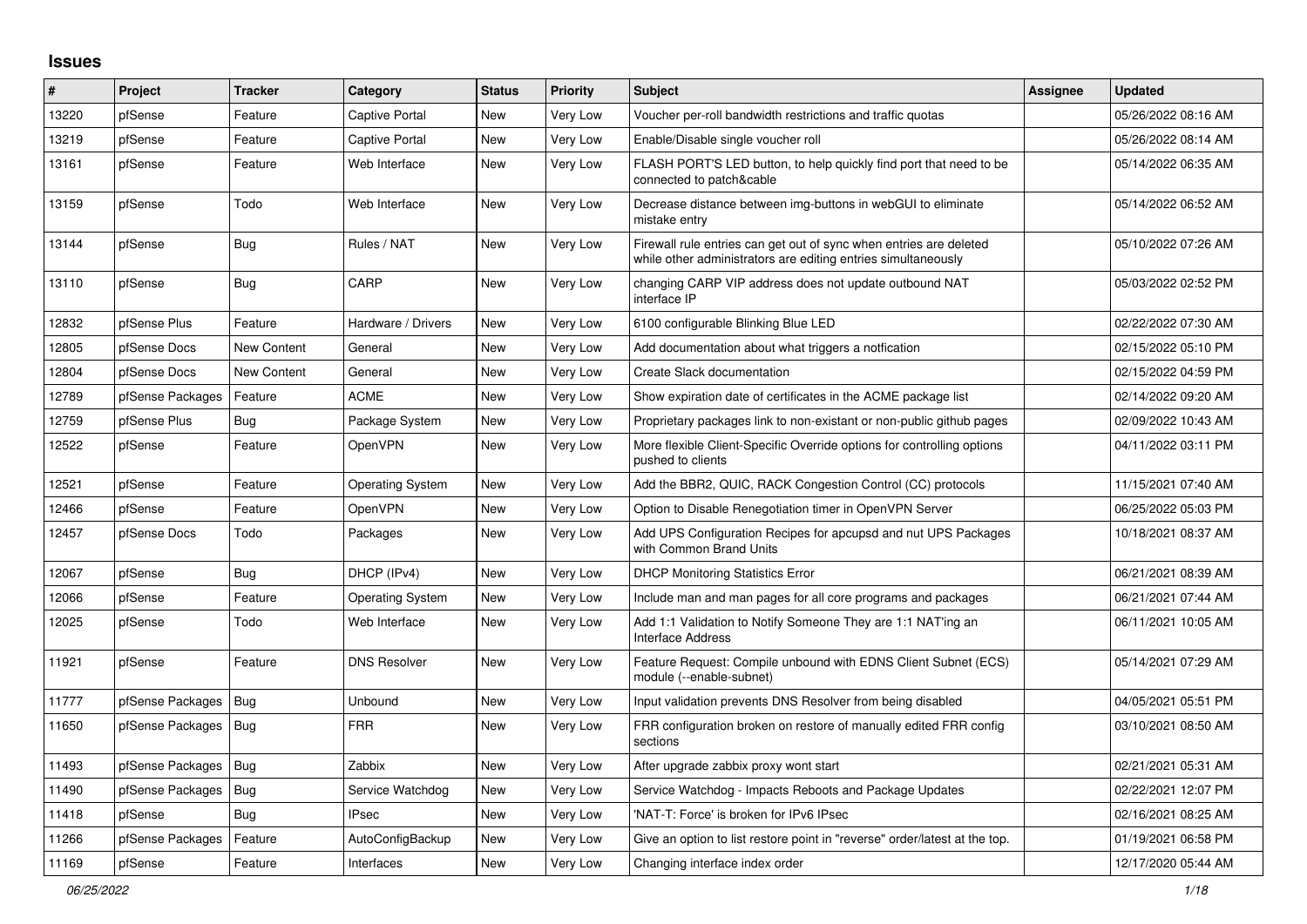| $\vert$ # | Project          | <b>Tracker</b> | Category                 | <b>Status</b> | <b>Priority</b> | <b>Subject</b>                                                                                           | <b>Assignee</b> | <b>Updated</b>      |
|-----------|------------------|----------------|--------------------------|---------------|-----------------|----------------------------------------------------------------------------------------------------------|-----------------|---------------------|
| 11165     | pfSense Packages | Feature        | OpenVPN Client<br>Export | New           | Very Low        | OpenVPN Exporter - Allow for name customization                                                          |                 | 07/10/2021 12:58 PM |
| 11000     | pfSense Packages | Bug            | haproxy                  | <b>New</b>    | Very Low        | haproxy deprecated trick suggested                                                                       |                 | 12/23/2020 02:55 PM |
| 10831     | pfSense Packages | Feature        | New Package<br>Request   | <b>New</b>    | Very Low        | Integration of nntp-proxy into pfsense                                                                   |                 | 08/13/2020 09:09 AM |
| 10802     | pfSense          | Feature        | DHCP (IPv4)              | New           | Very Low        | Seperator for DHCP Static Mapped leases                                                                  |                 | 07/31/2020 10:30 AM |
| 10732     | pfSense          | Feature        | <b>High Availability</b> | New           | Very Low        | Warning banner for secondary HA node                                                                     |                 | 12/23/2021 03:34 AM |
| 10731     | pfSense          | Feature        | <b>XMLRPC</b>            | <b>New</b>    | Very Low        | XML-sync primary/secondary config flag                                                                   |                 | 07/06/2020 03:52 PM |
| 10701     | pfSense          | <b>Bug</b>     | Web Interface            | New           | Very Low        | Firewall Log too wide with Rule Description Column                                                       |                 | 06/25/2020 07:36 AM |
| 10645     | pfSense          | Feature        | Package System           | New           | Very Low        | Choosing active repo after restoring config but before starting pkgs<br>auto-installing                  |                 | 09/22/2020 01:04 PM |
| 10570     | pfSense Packages | Feature        | OpenVPN Client<br>Export | <b>New</b>    | Very Low        | OpenVPN Export for iOS should use .ovpn12 for certs and private key                                      |                 | 05/19/2020 10:12 AM |
| 10467     | pfSense          | Feature        | Notifications            | New           | Very Low        | Email alert functionality for system health                                                              |                 | 05/21/2020 06:02 AM |
| 10446     | pfSense          | Feature        | Rules / NAT              | New           | Very Low        | VIP address is not shown in firewall rules                                                               |                 | 06/09/2022 02:07 PM |
| 10377     | pfSense Packages | Feature        | FreeRADIUS               | <b>New</b>    | Very Low        | Allow usage of TOTP (Google-Authenticator) without PIN                                                   |                 | 03/30/2020 11:43 AM |
| 10358     | pfSense Packages | Feature        | <b>FRR</b>               | New           | Very Low        | <b>Stage FRR Configuration Changes</b>                                                                   |                 | 03/19/2020 06:48 AM |
| 10352     | pfSense          | <b>Bug</b>     | Authentication           | New           | Very Low        | RADIUS authentication fails with MSCHAPv1 or MSCHAPv2 when<br>passwords contain international characters |                 | 06/20/2022 04:04 PM |
| 10290     | pfSense          | Feature        | Aliases / Tables         | <b>New</b>    | Very Low        | Firewall Aliases Add button on top of list                                                               |                 | 07/10/2021 01:03 PM |
| 10265     | pfSense Packages | Bug            | <b>Notes</b>             | <b>New</b>    | Very Low        | Adding a Note with malformed title will force system restore                                             |                 | 02/27/2020 10:12 AM |
| 10258     | pfSense          | Feature        | Certificates             | New           | Very Low        | allow to sign CA                                                                                         |                 | 02/20/2020 04:20 AM |
| 10250     | pfSense          | Feature        | DHCP (IPv4)              | New           | Very Low        | DHCP lease view by interface                                                                             |                 | 02/11/2020 07:47 AM |
| 10238     | pfSense          | Feature        | <b>Operating System</b>  | <b>New</b>    | Very Low        | Periodic Scrub of ZFS filesystem                                                                         |                 | 12/31/2020 03:02 PM |
| 9837      | pfSense          | <b>Bug</b>     | Interfaces               | New           | Very Low        | ipv6 is not completely disabled on the interfaces                                                        |                 | 10/24/2019 01:16 AM |
| 9755      | pfSense          | <b>Bug</b>     | Package System           | New           | Very Low        | package description wrong link<br>https://www.freshports.org/security/openvpn-client-export              |                 | 09/13/2019 07:22 AM |
| 9725      | pfSense Packages | Feature        | <b>ACME</b>              | <b>New</b>    | Very Low        | Ability to use template variables in acme package                                                        |                 | 09/04/2019 07:12 AM |
| 9648      | pfSense Packages | Feature        | haproxy                  | New           | Very Low        | Multiple node Sync HAProxy configuration to backup CARP members<br>via XMLRPC.                           |                 | 07/25/2019 10:04 AM |
| 9575      | pfSense          | Feature        | DHCP (IPv6)              | New           | Very Low        | RFC 7078 - Distributing Address Selection Policy Using DHCPv6                                            |                 | 08/14/2019 02:39 PM |
| 9486      | pfSense Packages | Bug            | softflowd                | New           | Very Low        | ifindex values used for softflowd are incorrect                                                          |                 | 08/14/2019 02:30 PM |
| 9336      | pfSense          | Feature        | <b>Notifications</b>     | New           | Very Low        | Make Dynamic DNS update notification e-mail optional                                                     |                 | 02/18/2019 11:49 AM |
| 9183      | pfSense          | <b>Bug</b>     | <b>LAGG Interfaces</b>   | New           | Very Low        | OpenVPN Lagg Interface not working after restart or new start                                            |                 | 08/21/2019 11:17 AM |
| 9140      | pfSense          | <b>Bug</b>     | Logging                  | New           | Very Low        | Unexpected rule can be displayed when looking up filter log entry with<br>multiple matching rules        |                 | 08/19/2019 02:56 PM |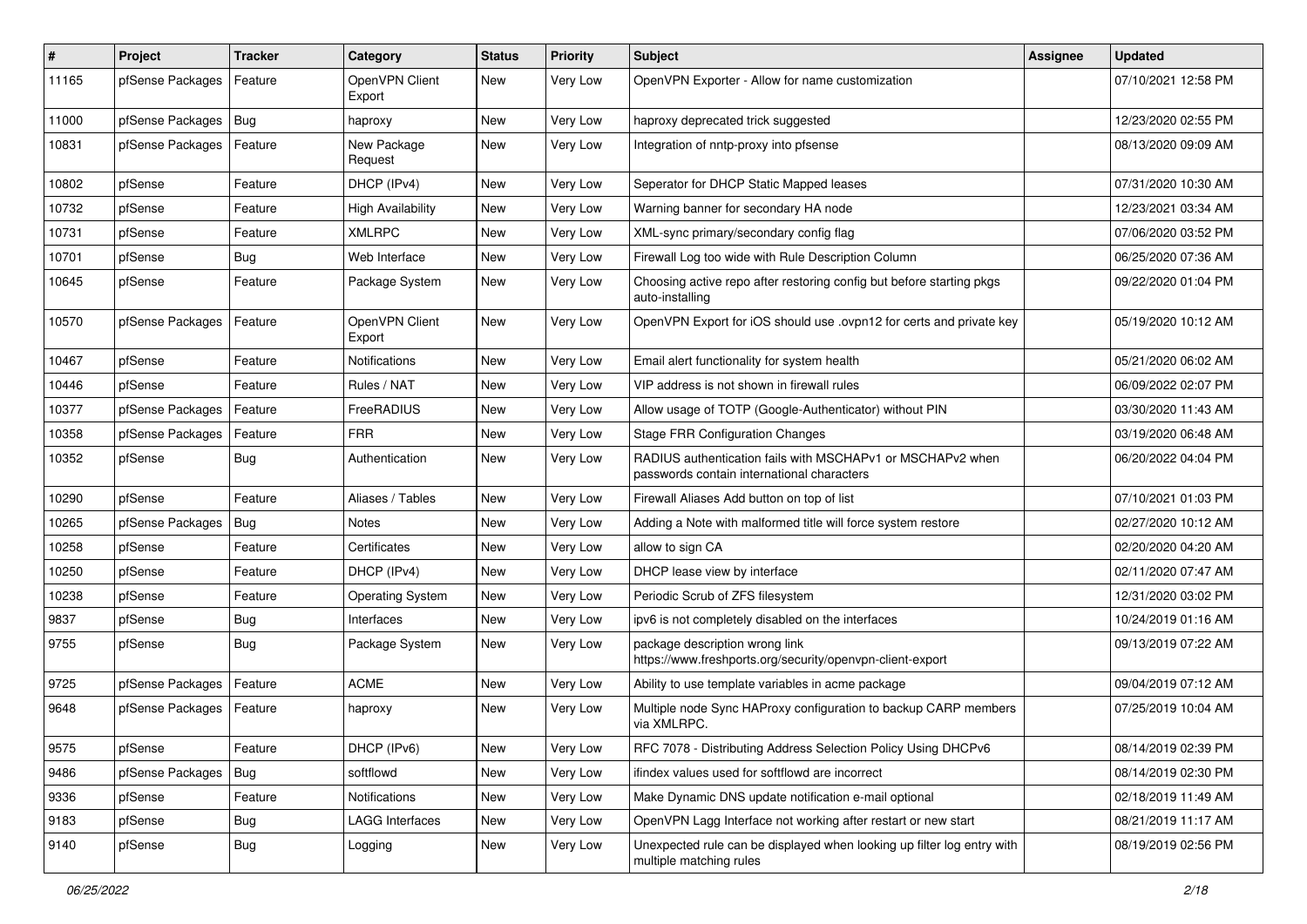| $\vert$ # | Project          | <b>Tracker</b> | Category                 | <b>Status</b> | <b>Priority</b> | Subject                                                                                                      | Assignee | <b>Updated</b>      |
|-----------|------------------|----------------|--------------------------|---------------|-----------------|--------------------------------------------------------------------------------------------------------------|----------|---------------------|
| 9012      | pfSense Packages | Bug            | Squid                    | New           | Very Low        | Captive Portal authentication in Squid Proxy Server does not work                                            |          | 10/12/2019 05:06 AM |
| 8879      | pfSense          | Feature        | DHCP (IPv4)              | New           | Very Low        | DHCP options ADD force options                                                                               |          | 09/07/2018 09:14 AM |
| 8775      | pfSense          | Feature        | Authentication           | New           | Very Low        | Use SRV record for LDAP Authentication                                                                       |          | 05/06/2020 07:49 AM |
| 8694      | pfSense          | Feature        | Authentication           | New           | Very Low        | Client CA Auth for PFSense WebGui                                                                            |          | 08/21/2019 09:25 AM |
| 8599      | pfSense          | Feature        | Rules / NAT              | <b>New</b>    | Very Low        | IPv6 flow labels                                                                                             |          | 07/16/2018 07:36 AM |
| 8464      | pfSense          | <b>Bug</b>     | Wireless                 | New           | Very Low        | Wireless USB card does not connect to WiFi automatically after<br>reboot/halt                                |          | 06/19/2020 03:44 AM |
| 8454      | pfSense Packages | <b>Bug</b>     | arpwatch                 | New           | Very Low        | Arpwatch package break email notifications from other sources                                                |          | 06/23/2022 07:49 PM |
| 8270      | pfSense          | Todo           | Web Interface            | <b>New</b>    | Very Low        | Fix grammatically erroneous repetition                                                                       |          | 01/11/2018 08:19 AM |
| 8233      | pfSense          | <b>Bug</b>     | <b>NAT Reflection</b>    | New           | Very Low        | NAT reflection back to originating host broken when using<br>FQDN-based IP aliases                           |          | 08/21/2019 10:53 AM |
| 8161      | pfSense Packages | Feature        | FreeRADIUS               | New           | Very Low        | Add virtual server support to FreeRadius                                                                     |          | 12/05/2017 01:57 PM |
| 8157      | pfSense          | Bug            | Dashboard                | <b>New</b>    | Very Low        | Traffic Graph clutter from time to time                                                                      |          | 12/03/2017 06:40 AM |
| 8148      | pfSense Packages | Feature        | OpenVPN Client<br>Export | New           | Very Low        | OpenVPN - Output Windows Client .MSI Installer for GPO<br>deployment                                         |          | 11/30/2017 01:24 PM |
| 7996      | pfSense          | Bug            | Web Interface            | New           | Very Low        | 2.4.0 Web Interface Issue                                                                                    |          | 06/25/2022 05:39 PM |
| 7934      | pfSense          | Feature        | Dashboard                | New           | Very Low        | format support phone# for international use                                                                  |          | 10/12/2017 04:38 PM |
| 7857      | pfSense          | <b>Bug</b>     | Dashboard                | New           | Very Low        | Interfaces Widget U/I fails to wrap IPV6 addresses when the string is<br>too wide for the widget             |          | 08/13/2019 09:15 AM |
| 7718      | pfSense          | Feature        | Dynamic DNS              | <b>New</b>    | Very Low        | Hostname for Custom DynDNS Updater.                                                                          |          | 07/24/2017 10:05 AM |
| 7648      | pfSense          | Bug            | CARP                     | <b>New</b>    | Very Low        | SPAN ports on an interface renders CARP HA inoperative                                                       |          | 06/14/2017 09:19 PM |
| 7608      | pfSense Packages | Feature        | FreeRADIUS               | New           | Very Low        | Captive Portal amount of traffic Account + Free Radius+Mysql                                                 |          | 05/28/2017 09:08 AM |
| 7030      | pfSense          | Feature        | Multi-WAN                | New           | Very Low        | New Feature Load Balance Per Amount Of GB                                                                    |          | 08/13/2019 02:56 PM |
| 6804      | pfSense          | Feature        | Diagnostics              | New           | Very Low        | Add row counter into Diagnostics -> Edit File                                                                |          | 08/20/2019 03:44 PM |
| 6647      | pfSense          | Todo           | Web Interface            | New           | Very Low        | <b>Enable Additional Security Headers</b>                                                                    |          | 05/14/2021 01:09 AM |
| 6544      | pfSense          | Feature        | DHCP (IPv4)              | New           | Very Low        | RFC 3046 DHCP Option 82 support (and RFC 3315/4649/4580 for<br>IPv6)                                         |          | 07/13/2020 02:14 AM |
| 5835      | pfSense          | Feature        | OpenVPN                  | New           | Very Low        | Improve OpenVPN client gateway detection in edge cases where the<br>remote does not send gateway information |          | 03/20/2016 12:29 AM |
| 5735      | pfSense          | Feature        | Aliases / Tables         | New           | Very Low        | Automaticaly add DHCP leases to alias list or make it readable in<br>selected fields                         |          | 08/21/2019 11:01 AM |
| 1738      | pfSense          | <b>Bug</b>     | Backup / Restore         | New           | Very Low        | Restore fails when username in backup is not matching                                                        |          | 12/11/2021 07:51 PM |
| 895       | pfSense          | Feature        | PPP Interfaces           | New           | Very Low        | PPP subsystem MPPE/MPPC support                                                                              |          | 09/10/2019 04:24 PM |
| 13294     | pfSense          | Feature        | Gateways                 | <b>New</b>    | Low             | Change gateway name                                                                                          |          | 06/22/2022 06:07 PM |
| 13291     | pfSense Docs     | Todo           | Configuration            | New           | Low             | Notification documentation                                                                                   |          | 06/21/2022 10:22 AM |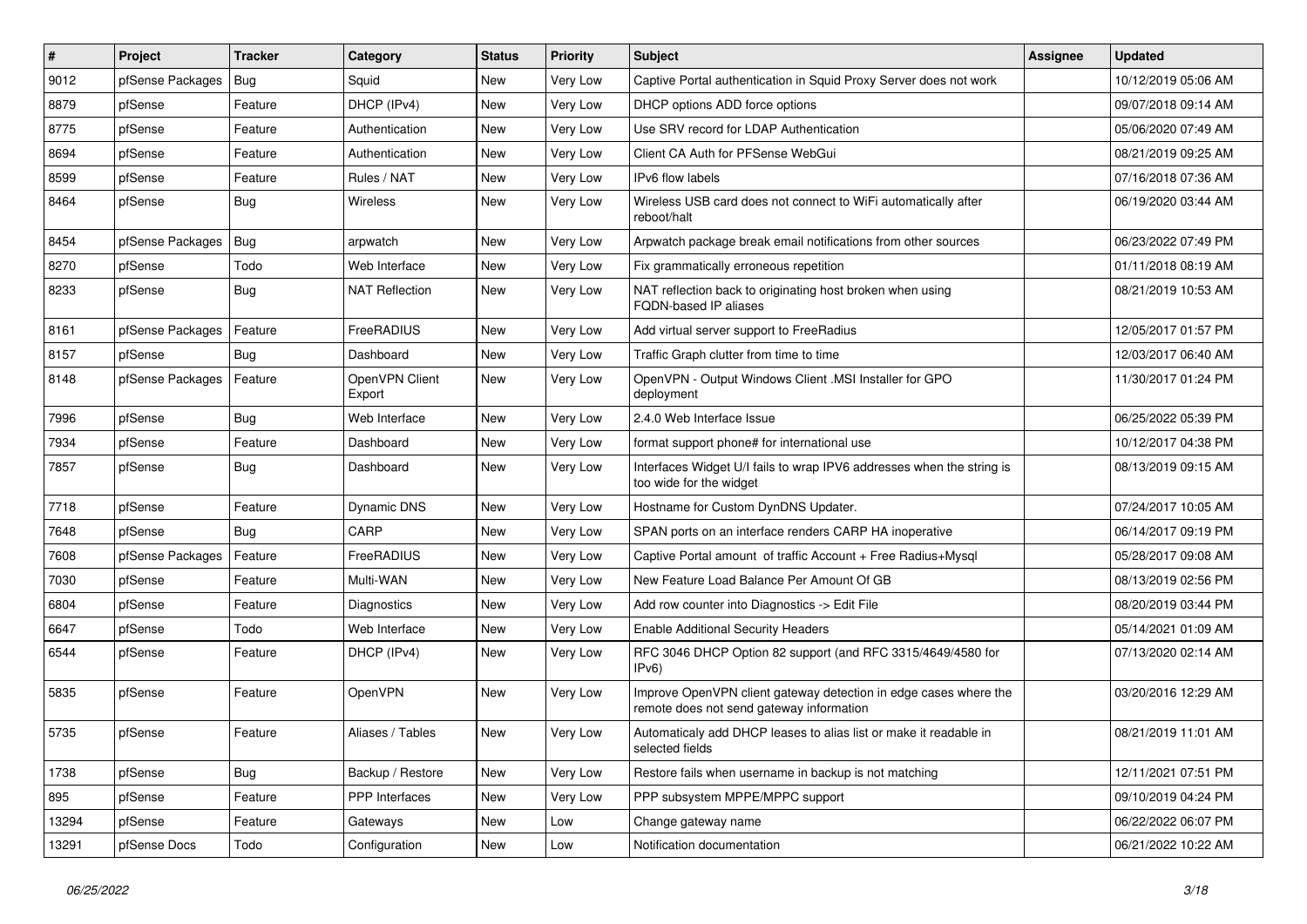| $\#$  | Project                | <b>Tracker</b> | Category              | <b>Status</b> | Priority | <b>Subject</b>                                                                              | Assignee | <b>Updated</b>      |
|-------|------------------------|----------------|-----------------------|---------------|----------|---------------------------------------------------------------------------------------------|----------|---------------------|
| 13289 | pfSense                | <b>Bug</b>     | Backup / Restore      | New           | Low      | Attempting to restore a 0 byte "config.xml" prints an error that the file<br>cannot be read |          | 06/20/2022 10:46 AM |
| 13263 | pfSense                | <b>Bug</b>     | DHCP (IPv4)           | <b>New</b>    | Low      | Deleting a static DHCP entry when the related IP is not in the arp<br>table spams the log   |          | 06/10/2022 11:18 AM |
| 13247 | pfSense Packages       | Bug            | open-vm-tools         | New           | Low      | Open-VM-Tools service actions do not work                                                   |          | 06/05/2022 07:09 PM |
| 13168 | pfSense                | Feature        | Dashboard             | New           | Low      | Multiple Dashboard views for a single user                                                  |          | 05/16/2022 07:53 AM |
| 13000 | pfSense                | <b>Bug</b>     | IPsec                 | New           | Low      | IPsec AES-GCM encryption algorithm "Key Length" field should be<br>labeled "ICV Length"     |          | 03/30/2022 07:40 AM |
| 12894 | pfSense Plus           | <b>Bug</b>     | Certificates          | New           | Low      | duplicating freshly created certificates through refreshing                                 |          | 03/03/2022 02:35 PM |
| 12850 | pfSense                | <b>Bug</b>     | Routing               | New           | Low      | Console error during boot: "route: route has not been found"                                |          | 02/22/2022 08:27 AM |
| 12813 | pfSense                | Feature        | Installer             | New           | Low      | Recover extra data in the installer                                                         |          | 02/17/2022 07:52 AM |
| 12736 | pfSense Packages       | Feature        | pfBlockerNG           | <b>New</b>    | Low      | Allow custom cron intervals                                                                 |          | 01/30/2022 08:55 PM |
| 12564 | pfSense                | Feature        | Aliases / Tables      | <b>New</b>    | Low      | add column to show that an Alias is in use by or not                                        |          | 12/04/2021 07:25 PM |
| 12551 | pfSense                | Feature        | <b>DNS Resolver</b>   | New           | Low      | Add ability to set DNS resolver search domain list                                          |          | 12/01/2021 11:18 AM |
| 12539 | pfSense                | <b>Bug</b>     | Interfaces            | New           | Low      | Changing VLAN ID for LAN interface in assignments silently fails.                           |          | 11/23/2021 04:12 AM |
| 12393 | pfSense                | <b>Bug</b>     | Traffic Shaper (ALTQ) | <b>New</b>    | Low      | Priority of gOthersLow higher than default queues                                           |          | 09/21/2021 02:48 PM |
| 12370 | pfSense                | Feature        | Rules / NAT           | New           | Low      | Add limiters to Queue column on firewall rule list                                          |          | 09/14/2021 07:37 AM |
| 12369 | pfSense Packages       | Feature        | Mail report           | <b>New</b>    | Low      | Skip If No Content issue                                                                    |          | 09/14/2021 06:40 AM |
| 12343 | pfSense                | Feature        | <b>Diagnostics</b>    | New           | Low      | Real time traffic monitoring                                                                |          | 09/06/2021 01:26 PM |
| 12248 | pfSense                | Feature        | Package System        | New           | Low      | Package Update Availability Notification                                                    |          | 11/28/2021 10:02 AM |
| 12214 | pfSense Docs           | Todo           | General               | <b>New</b>    | Low      | Connect to WebGui.                                                                          |          | 08/05/2021 04:39 AM |
| 12183 | pfSense                | Regression     | Interfaces            | New           | Low      | Changing MAC address for PPP parent interface stopped working                               |          | 04/20/2022 04:16 PM |
| 12178 | pfSense Packages       | Bug            | WireGuard             | New           | Low      | WireGuard always shows 'Configuring WireGuard tunnelsdone.'<br>message on boot              |          | 07/30/2021 06:58 AM |
| 12070 | pfSense                | Bug            | DHCP (IPv4)           | <b>New</b>    | Low      | VLAN0 for WAN DHCP                                                                          |          | 12/23/2021 04:31 PM |
| 12013 | pfSense                | Bug            | Logging               | <b>New</b>    | Low      | Reading log data is inefficient in certain cases                                            |          | 06/08/2021 07:35 AM |
| 11837 | pfSense Packages       | Feature        | <b>FRR</b>            | New           | Low      | Increase field length of FRR Networks in Access Lists and Prefix Lists                      |          | 04/22/2021 07:10 AM |
| 11588 | pfSense                | Feature        | WireGuard             | New           | Low      | Automatically suggest next IP address in Wireguard interface subnet<br>when creating a peer |          | 12/22/2021 03:35 AM |
| 11566 | pfSense                | <b>Bug</b>     | Web Interface         | New           | Low      | Firewall Maximum Table Entries "default size" is whatever is entered                        |          | 02/27/2021 10:01 AM |
| 11509 | pfSense Packages   Bug |                | <b>LCDProc</b>        | New           | Low      | LCD package - not starting at boot - stop and start in Status Window<br>not possible        |          | 02/23/2021 10:55 AM |
| 11440 | pfSense                | Feature        | Web Interface         | New           | Low      | Expand collapsed sections by clicking anywhere on header                                    |          | 10/28/2021 01:35 PM |
| 11438 | pfSense                | Feature        | Hardware / Drivers    | New           | Low      | Allow multiple cryptographic accelerator modules to be loaded at the<br>same time           |          | 02/18/2021 12:40 PM |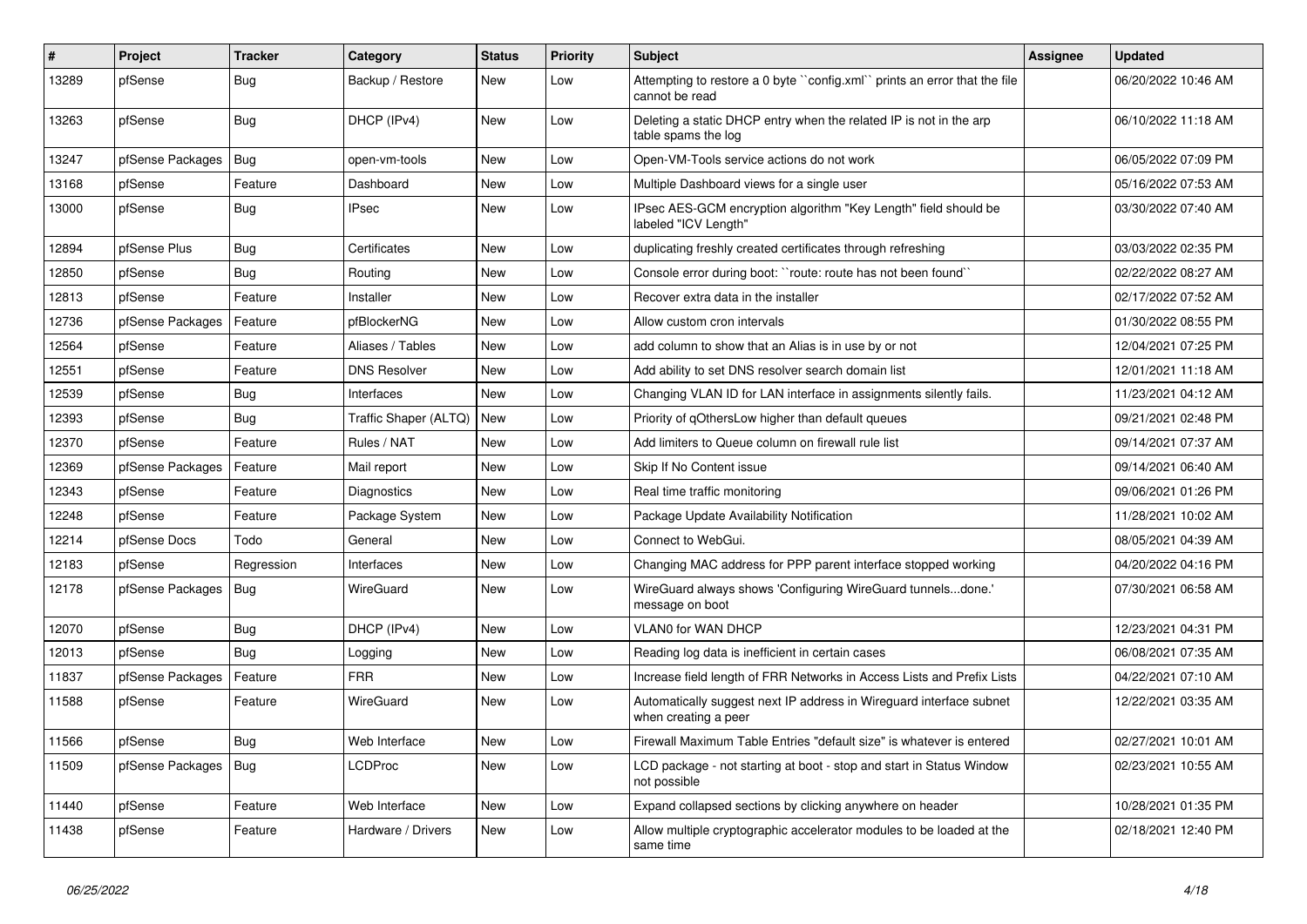| #     | Project          | <b>Tracker</b> | Category                    | <b>Status</b> | <b>Priority</b> | Subject                                                                                      | <b>Assignee</b> | <b>Updated</b>      |
|-------|------------------|----------------|-----------------------------|---------------|-----------------|----------------------------------------------------------------------------------------------|-----------------|---------------------|
| 11369 | pfSense          | Feature        | <b>Operating System</b>     | New           | Low             | add Enabling IPv6 Source Address Validation support                                          |                 | 02/04/2021 10:03 AM |
| 11270 | pfSense          | Feature        | <b>VPN</b> (Multiple Types) | <b>New</b>    | Low             | Consider integrating Nebula mesh VPN                                                         |                 | 01/20/2021 03:34 PM |
| 11213 | pfSense          | Feature        | Gateways                    | New           | Low             | Option to mark gateway as down directly from Table                                           |                 | 01/03/2021 07:09 AM |
| 11093 | pfSense          | <b>Bug</b>     | <b>Wireless</b>             | New           | Low             | ral(4) driver non-functional in arm64                                                        |                 | 11/21/2020 10:45 AM |
| 11074 | pfSense Packages | <b>Bug</b>     | <b>BIND</b>                 | <b>New</b>    | Low             | bind Zone Settings Zones, Save button opens "Confirmation required<br>to save changes"       |                 | 11/16/2020 11:08 AM |
| 11026 | pfSense Packages | Feature        | FreeRADIUS                  | New           | Low             | Feedback on Packages - FreeRADIUS package                                                    |                 | 11/02/2020 07:21 AM |
| 11004 | pfSense          | Feature        | DHCP (IPv4)                 | <b>New</b>    | Low             | DHCP reservations with no IP address show entries in DHCP leases                             |                 | 10/26/2020 07:22 AM |
| 10995 | pfSense          | Feature        | <b>Operating System</b>     | New           | Low             | Remove VMware MSI-X from the PCI blacklist.                                                  |                 | 10/20/2020 11:40 AM |
| 10994 | pfSense Packages | Bug            | squidguard                  | <b>New</b>    | Low             | SquidGuard Blacklists Restore Default button does not work                                   |                 | 10/20/2020 12:26 PM |
| 10989 | pfSense Packages | <b>Bug</b>     | Snort                       | New           | Low             | Snort alert page has hidden characters in IPv6 address                                       |                 | 10/17/2020 04:06 PM |
| 10952 | pfSense          | <b>Bug</b>     | Rules / NAT                 | <b>New</b>    | Low             | Inconsistency in Subnet Defaults Between Firewall Rules and<br>Interface Address Assignments |                 | 10/09/2020 12:50 PM |
| 10918 | pfSense          | Feature        | Aliases / Tables            | New           | Low             | IP Aliases de-duplication                                                                    |                 | 12/13/2020 11:37 PM |
| 10690 | pfSense          | Bug            | Installer                   | New           | Low             | Not possible to make UFS install on ZFS formatted drive                                      |                 | 04/21/2022 12:39 PM |
| 10472 | pfSense Packages | Feature        | Suricata                    | New           | Low             | Blocked host alert table break out by timestamp and type to allow<br>sorting by date         |                 | 04/17/2020 12:46 PM |
| 10466 | pfSense Packages | Feature        | Suricata                    | New           | Low             | Add checkbox to Suricata blocked host view to resolve all resolvable<br>IP's automatically   |                 | 02/02/2022 06:04 PM |
| 10464 | pfSense          | Todo           | Upgrade                     | <b>New</b>    | Low             | Disallow package updates when a system update is available                                   |                 | 04/21/2022 12:39 PM |
| 10395 | pfSense          | Feature        | Dashboard                   | <b>New</b>    | Low             | Add Dashboard System Information support for more PC Engines<br>APU boards                   |                 | 02/17/2022 01:02 AM |
| 10312 | pfSense          | Feature        | Rules / NAT                 | New           | Low             | Reordering of NAT rules without dragging                                                     |                 | 03/03/2020 07:28 AM |
| 10280 | pfSense          | Feature        | Dashboard                   | <b>New</b>    | Low             | <b>DHCP Leases widget</b>                                                                    |                 | 11/07/2020 09:18 PM |
| 10204 | pfSense          | Feature        | Interfaces                  | New           | Low             | Possible clarification of Track IPv6 Interface Subnet ID                                     |                 | 01/23/2020 01:04 PM |
| 10144 | pfSense          | Feature        | Web Interface               | New           | Low             | Default Sort Order, DHCP Leases                                                              |                 | 12/31/2019 06:47 PM |
| 9887  | pfSense          | <b>Bug</b>     | Rules / NAT                 | New           | Low             | Rule separator positions change when deleting multiple rules                                 |                 | 05/10/2022 03:11 PM |
| 9718  | pfSense          | Feature        | Diagnostics                 | New           | Low             | Make diag_states_summary table sortable                                                      |                 | 10/06/2020 09:12 AM |
| 9717  | pfSense          | Feature        | Web Interface               | <b>New</b>    | Low             | Search box for pfsense ?                                                                     |                 | 07/05/2020 02:14 PM |
| 9353  | pfSense          | Bug            | Dashboard                   | New           | Low             | PHPSession errors from limited access to dashboard and widgets                               |                 | 10/06/2020 09:31 AM |
| 9293  | pfSense          | Feature        | Web Interface               | New           | Low             | Provide WebUI message (banner) prior to login                                                |                 | 08/14/2019 02:39 PM |
| 9247  | pfSense Packages | <b>Bug</b>     | haproxy                     | New           | Low             | HAProxy multiple server selection on stats pages doesn't work                                |                 | 01/02/2019 04:44 PM |
| 9149  | pfSense          | <b>Bug</b>     | Package System              | New           | Low             | Continued issues with /tmp and /var in RAM on 2.4                                            |                 | 11/24/2018 11:56 AM |
| 9085  | pfSense Packages | Feature        | OpenVPN Client<br>Export    | New           | Low             | OpenVPN connect/disconnect scripts                                                           |                 | 08/13/2019 09:15 AM |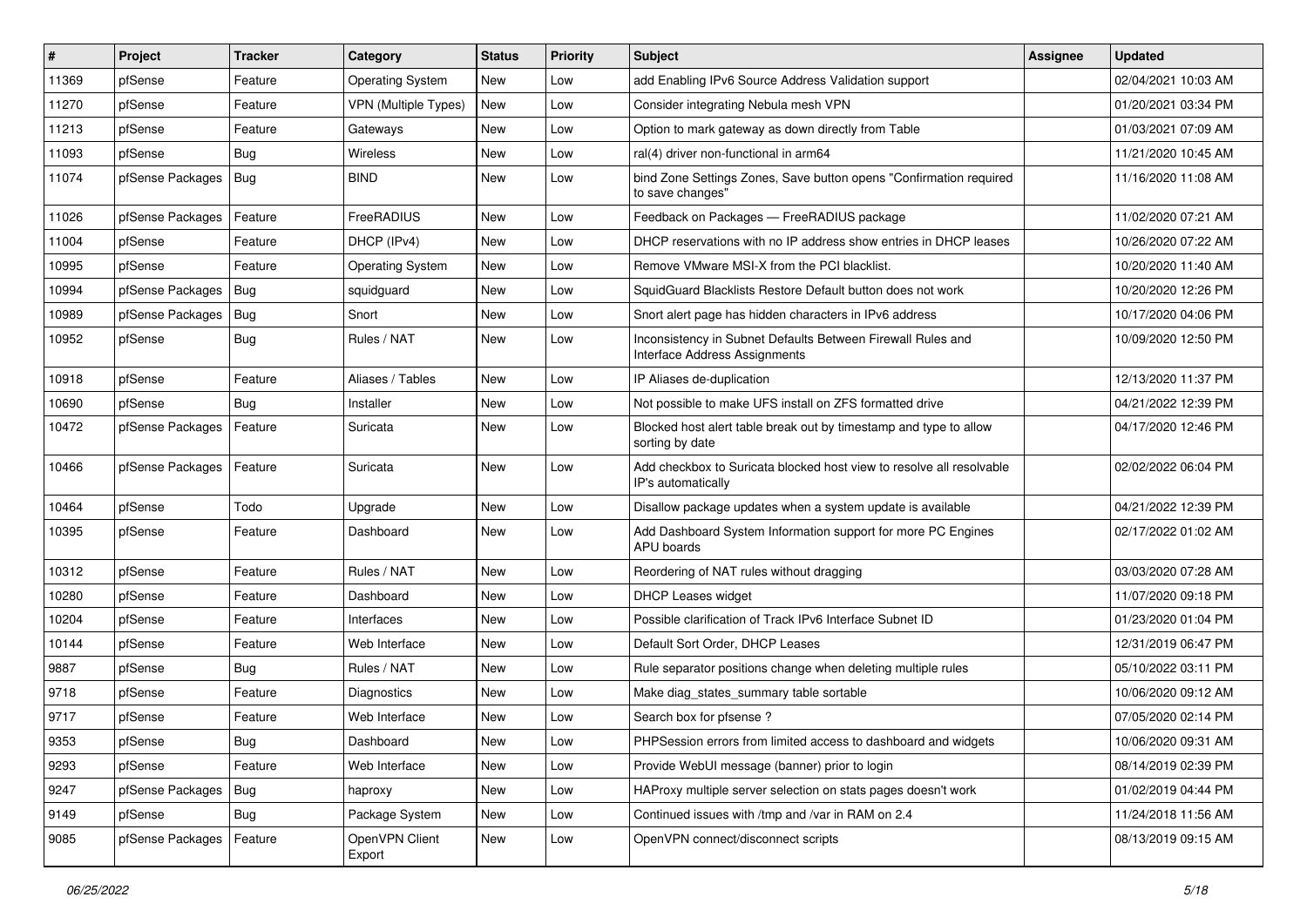| #    | Project          | <b>Tracker</b> | Category                 | <b>Status</b> | <b>Priority</b> | Subject                                                                                                                      | <b>Assignee</b> | <b>Updated</b>      |
|------|------------------|----------------|--------------------------|---------------|-----------------|------------------------------------------------------------------------------------------------------------------------------|-----------------|---------------------|
| 8846 | pfSense          | <b>Bug</b>     | Gateways                 | New           | Low             | Misleading gateway error message adding/editing static routes using<br>a disabled interface                                  |                 | 08/21/2019 11:29 AM |
| 8820 | pfSense          | Bug            | Rules / NAT              | <b>New</b>    | Low             | System/Advanced/Misc - "Do not kill connections when schedule<br>expires" UN-checked still leaves existing connections open. |                 | 07/28/2020 10:59 AM |
| 8743 | pfSense          | Todo           | Gateways                 | <b>New</b>    | Low             | Gateway Groups page should list gateways in tier order                                                                       |                 | 08/14/2019 12:16 PM |
| 8532 | pfSense          | Feature        | <b>OpenVPN</b>           | New           | Low             | Ability to add metric to pushed routes                                                                                       |                 | 05/22/2018 07:45 AM |
| 8500 | pfSense          | <b>Bug</b>     | Dynamic DNS              | New           | Low             | Incorrect categorization of status/info messages from phpDynDNS                                                              |                 | 08/16/2019 12:50 PM |
| 8474 | pfSense          | Feature        | <b>High Availability</b> | <b>New</b>    | Low             | Easier Conversion to HA Pair from Existing Non-HA Firewall                                                                   |                 | 04/19/2018 11:52 PM |
| 8458 | pfSense          | Feature        | Dashboard                | New           | Low             | Allow reordering of interface widget                                                                                         |                 | 08/14/2019 10:52 AM |
| 8316 | pfSense          | Feature        | Rules / NAT              | New           | Low             | expiration date when creating new rules                                                                                      |                 | 08/21/2019 09:11 AM |
| 7902 | pfSense Packages | Feature        | OpenVPN Client<br>Export | New           | Low             | allow vpn client export of other to be a blank field                                                                         |                 | 08/19/2019 03:33 PM |
| 7848 | pfSense          | Bug            | Diagnostics              | <b>New</b>    | Low             | NDP Table Sort by Expiration Error                                                                                           |                 | 08/26/2019 02:56 PM |
| 7788 | pfSense          | <b>Bug</b>     | Dashboard                | New           | Low             | Irregular updating of widgets like cpu/uptime on system widget.                                                              |                 | 08/21/2019 09:03 AM |
| 7688 | pfSense          | Feature        | Backup / Restore         | New           | Low             | AutoConfigBackup - Info Icon - username only                                                                                 |                 | 10/22/2017 10:46 AM |
| 7683 | pfSense Packages | Feature        | New Package<br>Request   | <b>New</b>    | Low             | Splunk Universal Forwarder Package                                                                                           |                 | 08/19/2019 02:54 PM |
| 7531 | pfSense          | Feature        | Package System           | <b>New</b>    | Low             | pkg behavior when encountering invalid SSL certificate                                                                       |                 | 05/08/2017 06:57 PM |
| 7495 | pfSense          | Feature        | <b>DNS Resolver</b>      | New           | Low             | Ability to set TTL for local for Unbound host overrides and dhcp<br>leases                                                   |                 | 03/06/2018 09:46 AM |
| 7459 | pfSense          | Feature        | Diagnostics              | <b>New</b>    | Low             | "Refresh" button for Diagnostics/Tables display                                                                              |                 | 08/21/2019 09:27 AM |
| 7442 | pfSense          | Feature        | Diagnostics              | New           | Low             | Suggestions for Diagnostics / ARP Table and Diagnostics / NDP<br>Table                                                       |                 | 08/21/2019 09:27 AM |
| 7441 | pfSense          | Feature        | DHCP (IPv4)              | <b>New</b>    | Low             | Display start/end times for Static Mapping leases on DHCP<br>Leases/DHCPv6 Leases                                            |                 | 08/21/2019 10:48 AM |
| 7411 | pfSense Packages | Todo           | ladvd                    | <b>New</b>    | Low             | LADVD Devices not wide enough                                                                                                |                 | 10/22/2017 05:04 AM |
| 7365 | pfSense          | Feature        | Logging                  | <b>New</b>    | Low             | Pass firewall/filter rule set through logging for centralized loggers to<br>key on                                           |                 | 03/07/2017 10:44 AM |
| 7329 | pfSense          | <b>Bug</b>     | <b>DNS Forwarder</b>     | <b>New</b>    | Low             | DHCP Not Updating DNS                                                                                                        |                 | 01/21/2022 09:16 PM |
| 7314 | pfSense          | Bug            | <b>RRD Graphs</b>        | <b>New</b>    | Low             | Discrepancy in ntp monitoring view                                                                                           |                 | 02/24/2017 08:37 PM |
| 7289 | pfSense          | Bug            | Certificates             | New           | Low             | Generating 4096bit Certificate                                                                                               |                 | 08/14/2019 09:56 AM |
| 7181 | pfSense          | Feature        | Rules / NAT              | New           | Low             | Add Top and Add Bottom on Seperator                                                                                          |                 | 08/21/2019 08:55 AM |
| 7078 | pfSense          | Feature        | OpenVPN                  | New           | Low             | Allow reordering of client specific overrides in OpenVPN                                                                     |                 | 11/21/2019 02:48 PM |
| 6842 | pfSense          | Feature        | Package System           | New           | Low             | Package Manager progress bar should indicate overall progress                                                                |                 | 08/21/2019 08:55 AM |
| 6608 | pfSense          | Feature        | Backup / Restore         | New           | Low             | backup and restore dhcp                                                                                                      |                 | 07/13/2016 04:09 PM |
| 6390 | pfSense          | Todo           | Dashboard                | New           | Low             | Autoscale from Traffic Graph not correct size (big graphs)                                                                   |                 | 05/23/2016 01:38 PM |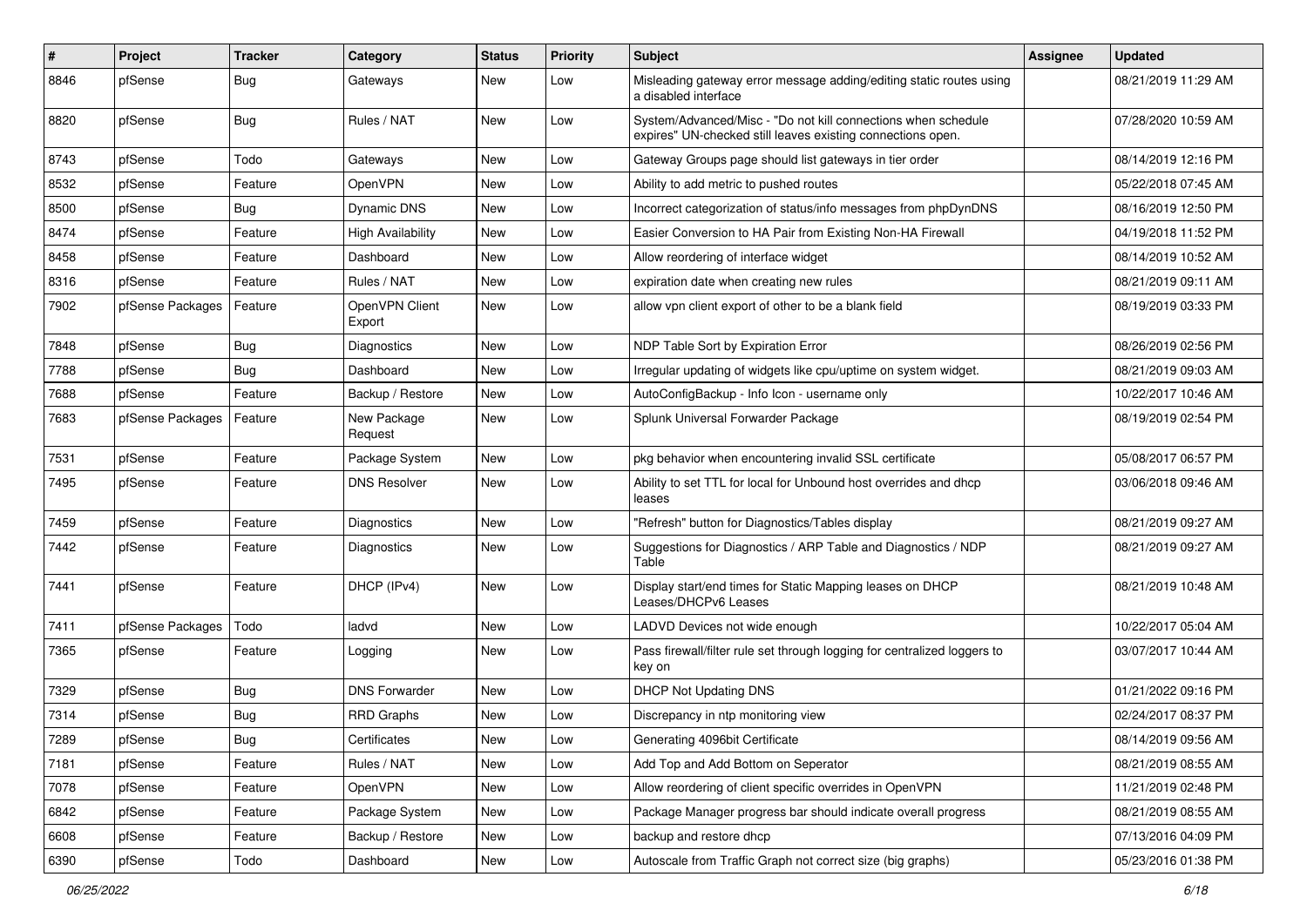| #     | Project          | <b>Tracker</b> | Category                                 | <b>Status</b> | Priority | <b>Subject</b>                                                                                                                     | <b>Assignee</b> | <b>Updated</b>      |
|-------|------------------|----------------|------------------------------------------|---------------|----------|------------------------------------------------------------------------------------------------------------------------------------|-----------------|---------------------|
| 6386  | pfSense          | Bug            | IPv6 Router<br>Advertisements<br>(RADVD) | New           | Low      | Switching Router Advertisements to disabled should broadcast IP<br>Removal messages                                                |                 | 05/22/2016 10:44 PM |
| 6361  | pfSense          | Bug            | Web Interface                            | New           | Low      | Responsive Mobile Menu issue                                                                                                       |                 | 05/16/2016 12:09 PM |
| 5567  | pfSense          | Feature        | Dashboard                                | <b>New</b>    | Low      | CARP status widget does not update in real time                                                                                    |                 | 08/20/2019 03:33 PM |
| 5307  | pfSense          | Feature        | <b>RRD Graphs</b>                        | New           | Low      | Add logarithmic scale option to RRD graphs                                                                                         |                 | 10/14/2015 07:37 AM |
| 4914  | pfSense          | Feature        | Diagnostics                              | New           | Low      | Packet Capture Settings                                                                                                            |                 | 08/20/2019 08:51 AM |
| 4724  | pfSense          | Feature        | <b>Captive Portal</b>                    | New           | Low      | Captive Portal Status Add Client Hostname                                                                                          |                 | 05/22/2015 08:38 AM |
| 4374  | pfSense          | Feature        | <b>Notifications</b>                     | New           | Low      | Add timestamps to notification e-mails                                                                                             |                 | 02/05/2015 12:43 AM |
| 4195  | pfSense          | Feature        | Aliases / Tables                         | <b>New</b>    | Low      | Aliases: sections                                                                                                                  |                 | 08/21/2019 11:01 AM |
| 4165  | pfSense          | Feature        | Rules / NAT                              | New           | Low      | Allow for security zones when defining interfaces and firewall rules.                                                              |                 | 02/06/2016 04:35 AM |
| 3943  | pfSense          | Feature        | <b>Operating System</b>                  | New           | Low      | pf - divert-reply not implemented (usefull for haproxy)                                                                            |                 | 10/16/2014 06:42 PM |
| 3859  | pfSense          | Feature        | Gateway Monitoring                       | <b>New</b>    | Low      | Make it possible to set the source IP address for gateway monitoring                                                               |                 | 11/06/2016 10:12 PM |
| 3411  | pfSense          | Bug            | Dashboard                                | New           | Low      | Interfaces and statistics dashboard widgets very slow with large<br>numbers of interfaces                                          |                 | 01/24/2014 02:09 AM |
| 3162  | pfSense          | Feature        | PPP Interfaces                           | New           | Low      | <b>MLPPP Status of connections</b>                                                                                                 |                 | 08/20/2019 10:20 AM |
| 2545  | pfSense          | Feature        | <b>Captive Portal</b>                    | New           | Low      | CaptivePortal: Custom "Re-authenticate every x minutes"                                                                            |                 | 07/08/2012 05:21 PM |
| 2357  | pfSense          | Feature        | Interfaces                               | <b>New</b>    | Low      | Support Dual Stack Lite                                                                                                            |                 | 05/13/2014 09:39 PM |
| 2323  | pfSense          | Feature        | DHCP (IPv4)                              | New           | Low      | GUI doesn't allow to configure DHCP server to serve IP addresses<br>belonging to subnets wich are not associated with an interface |                 | 08/19/2019 10:27 AM |
| 1219  | pfSense          | Feature        | Developer Tools                          | <b>New</b>    | Low      | Ship DTRACE enabled kernels in the images                                                                                          |                 | 07/26/2017 03:14 AM |
| 628   | pfSense          | Feature        | Web Interface                            | New           | Low      | Ability to specify listen IP address of management services (SSH,<br>web interface)                                                |                 | 07/09/2021 01:21 PM |
| 290   | pfSense          | Feature        | Multi-WAN                                | New           | Low      | Add Multi-WAN awareness to UPnP                                                                                                    |                 | 01/06/2016 05:24 PM |
| 13302 | pfSense Docs     | New Content    | Virtualization                           | New           | Normal   | Feature - recipe for pfSense with two NICs in Azure                                                                                |                 | 06/25/2022 12:33 PM |
| 13297 | pfSense          | Feature        | Routing                                  | New           | Normal   | Support for Gateway Groups as Static Route destinations                                                                            |                 | 06/24/2022 07:41 AM |
| 13296 | pfSense          | Feature        | DHCP (IPv6)                              | New           | Normal   | Add support for DHCP6 OPTION_PD_EXCLUDE (RFC 6603)                                                                                 |                 | 06/24/2022 10:10 PM |
| 13293 | pfSense          | Feature        | OpenVPN                                  | New           | Normal   | Option to set auth-gen-token in OpenVPN GUI                                                                                        |                 | 06/21/2022 02:35 PM |
| 13292 | pfSense Packages | Feature        | <b>ACME</b>                              | New           | Normal   | Separator                                                                                                                          |                 | 06/21/2022 12:06 PM |
| 13288 | pfSense          | Bug            | Configuration<br>Backend                 | <b>New</b>    | Normal   | Encode FreeRADIUS Custom Options                                                                                                   |                 | 06/20/2022 10:36 AM |
| 13287 | pfSense          | Feature        | Configuration<br>Backend                 | New           | Normal   | Encode OpenVPN Custom Options                                                                                                      |                 | 06/20/2022 10:33 AM |
| 13280 | pfSense          | <b>Bug</b>     | <b>Unknown</b>                           | New           | Normal   | Entries duplicated in /boot/loader.conf                                                                                            |                 | 06/19/2022 11:11 AM |
| 13279 | pfSense          | <b>Bug</b>     | Interfaces                               | New           | Normal   | DHCP config override affects Gateway installation.                                                                                 |                 | 06/17/2022 07:25 AM |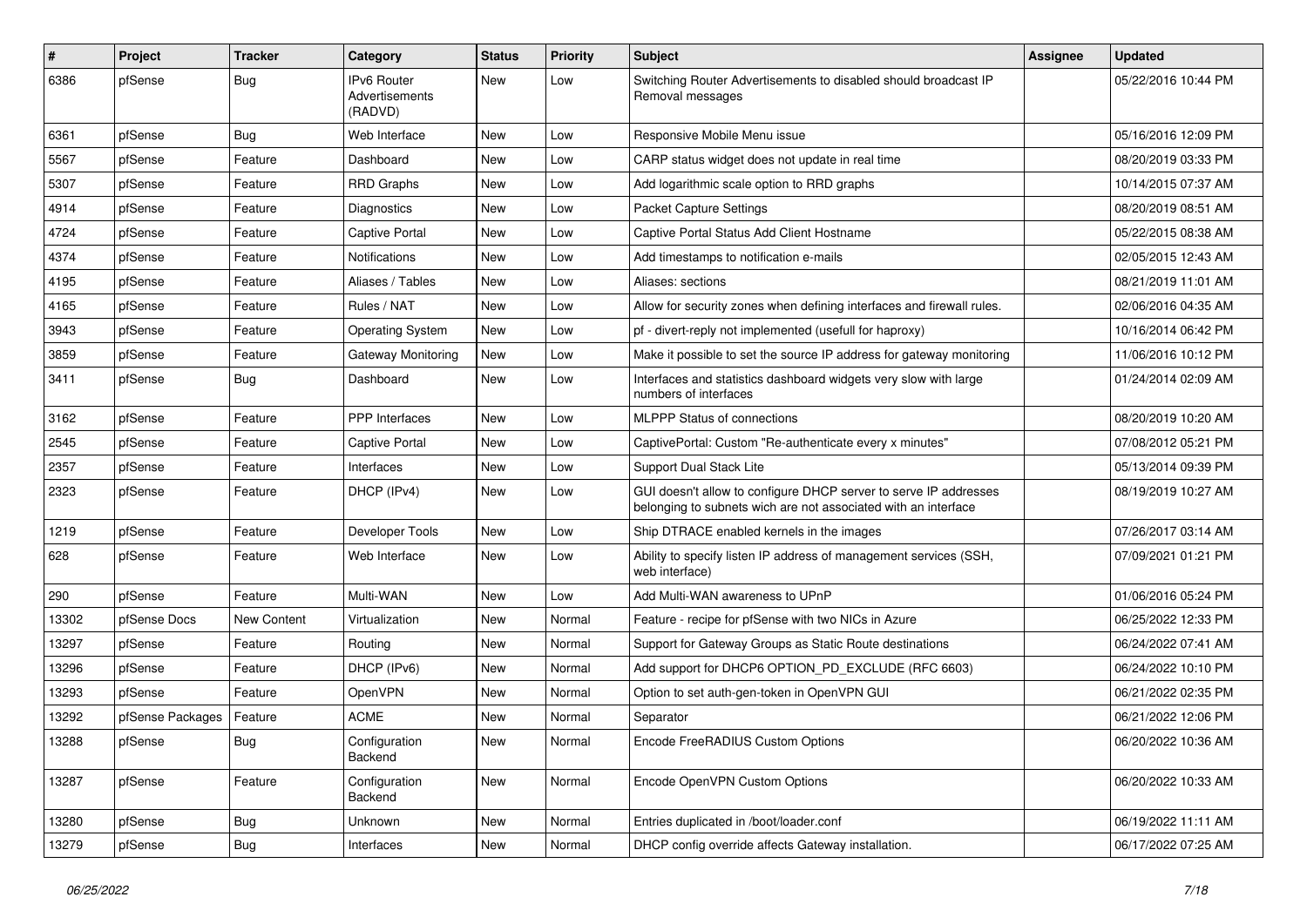| #     | Project                | <b>Tracker</b> | Category            | <b>Status</b> | <b>Priority</b> | <b>Subject</b>                                                                                   | <b>Assignee</b> | <b>Updated</b>      |
|-------|------------------------|----------------|---------------------|---------------|-----------------|--------------------------------------------------------------------------------------------------|-----------------|---------------------|
| 13277 | pfSense                | <b>Bug</b>     | <b>IGMP Proxy</b>   | New           | Normal          | IGMP Proxy webConfigurator Page Always Produces Error                                            |                 | 06/16/2022 07:50 PM |
| 13276 | pfSense                | <b>Bug</b>     | <b>IGMP Proxy</b>   | New           | Normal          | IGMP Proxy Error Message for Logging Links to System Log Instead<br>of Routing Log               |                 | 06/16/2022 07:48 PM |
| 13273 | pfSense                | Bug            | DHCP (IPv4)         | <b>New</b>    | Normal          | dhclient can use conflicting recorded leases                                                     |                 | 06/14/2022 11:07 AM |
| 13270 | pfSense Docs           | New Content    | OpenVPN             | New           | Normal          | OpenVPN client gateway is incorrect when the server does not push<br>routes                      |                 | 06/13/2022 08:17 AM |
| 13267 | pfSense                | <b>Bug</b>     | OpenVPN             | New           | Normal          | dpinger continues to run on OpenVPN gateway after OpenVPN<br>service is stopped.                 |                 | 06/12/2022 02:49 PM |
| 13264 | pfSense                | Feature        | <b>IPsec</b>        | New           | Normal          | IPSec Phase2 select multiple PFS key groups                                                      |                 | 06/10/2022 04:29 PM |
| 13260 | pfSense                | Feature        | Authentication      | New           | Normal          | Add support for OpenVPN static-challenge                                                         |                 | 06/09/2022 02:04 PM |
| 13256 | pfSense                | Feature        | DHCP (IPv4)         | New           | Normal          | Better handling of duplicate IPs in static DHCP assignments                                      |                 | 06/11/2022 04:51 PM |
| 13254 | pfSense                | <b>Bug</b>     | <b>DNS Resolver</b> | New           | Normal          | DNS resolver does not update "unbound.conf" file during link down<br>events                      |                 | 06/08/2022 07:55 AM |
| 13253 | pfSense                | <b>Bug</b>     | DHCP (IPv6)         | <b>New</b>    | Normal          | 'dhcp6c'' is not restarted when applying settings when multiple<br>WANs are configured for DHCP6 |                 | 06/06/2022 02:58 PM |
| 13252 | pfSense                | Bug            | Upgrade             | <b>New</b>    | Normal          | reduce frequency of php-fpm socket connection attempts from<br>check reload status               |                 | 06/12/2022 11:11 AM |
| 13249 | pfSense                | Bug            | Console Menu        | New           | Normal          | Running playback comands multiple times results in PHP error                                     |                 | 06/06/2022 07:02 AM |
| 13248 | pfSense                | Regression     | DHCP (IPv6)         | <b>New</b>    | Normal          | IPv6 Router Advertisements runs when config.xml does not contain<br>an entry for the interface   |                 | 06/05/2022 07:44 PM |
| 13246 | pfSense Packages       | Feature        | iperf               | New           | Normal          | iperf3 service controls do not work                                                              |                 | 06/05/2022 06:51 PM |
| 13244 | pfSense                | Feature        | Web Interface       | New           | Normal          | Add help text under Timezone settings in the GUI                                                 |                 | 06/03/2022 01:00 PM |
| 13242 | pfSense                | Feature        | Gateway Monitoring  | <b>New</b>    | Normal          | Enhancements to static route creation/deletion for dpinger monitor IPs                           |                 | 06/03/2022 11:20 AM |
| 13240 | pfSense                | Bug            | Rules / NAT         | <b>New</b>    | Normal          | Dynamic NPt entry UI has a couple quirks                                                         |                 | 06/02/2022 09:32 PM |
| 13237 | pfSense                | Bug            | DHCP (IPv6)         | New           | Normal          | dhcp6c script cannot be executed safely                                                          |                 | 06/01/2022 11:20 AM |
| 13236 | pfSense Docs           | Todo           | Products            | New           | Normal          | Document link speed limitations with igc and ix on 6100/4100                                     |                 | 05/31/2022 05:53 PM |
| 13224 | pfSense                | <b>Bug</b>     | Notifications       | New           | Normal          | Email notification flood when UPS (NUT) and WAN send notifications                               |                 | 05/27/2022 01:58 AM |
| 13222 | pfSense                | Bug            | UPnP/NAT-PMP        | New           | Normal          | CARP IP does not listen for NAT-PMP packets                                                      |                 | 05/26/2022 02:28 PM |
| 13207 | pfSense Packages       | Feature        | pfBlockerNG         | New           | Normal          | The feed column on the Alerts page is confusing                                                  |                 | 05/24/2022 04:56 AM |
| 13206 | pfSense Plus           | Bug            | Hardware / Drivers  | New           | Normal          | SG-3100 LED GPIO hangs                                                                           |                 | 06/11/2022 07:01 PM |
| 13202 | pfSense Packages   Bug |                | pfBlockerNG         | New           | Normal          | Missing Protocols on IP Feed Groups Advanced Inbound/Outbound<br><b>Firewall Rule settings</b>   |                 | 05/23/2022 08:58 AM |
| 13201 | pfSense Packages       | Feature        | pfBlockerNG         | New           | Normal          | Add FireHol Security IP Feeds                                                                    |                 | 05/23/2022 06:34 AM |
| 13200 | pfSense Packages       | Feature        | pfBlockerNG         | <b>New</b>    | Normal          | Custom DNS Servers for Alert settings                                                            |                 | 05/23/2022 06:16 AM |
| 13199 | pfSense Packages       | Feature        | pfBlockerNG         | New           | Normal          | Feed groups should not have the first listing in the group bar                                   |                 | 05/23/2022 06:03 AM |
| 13198 | pfSense Packages       | Feature        | pfBlockerNG         | New           | Normal          | Dark Theme Styling issues - Alerts White bar                                                     |                 | 05/23/2022 06:05 AM |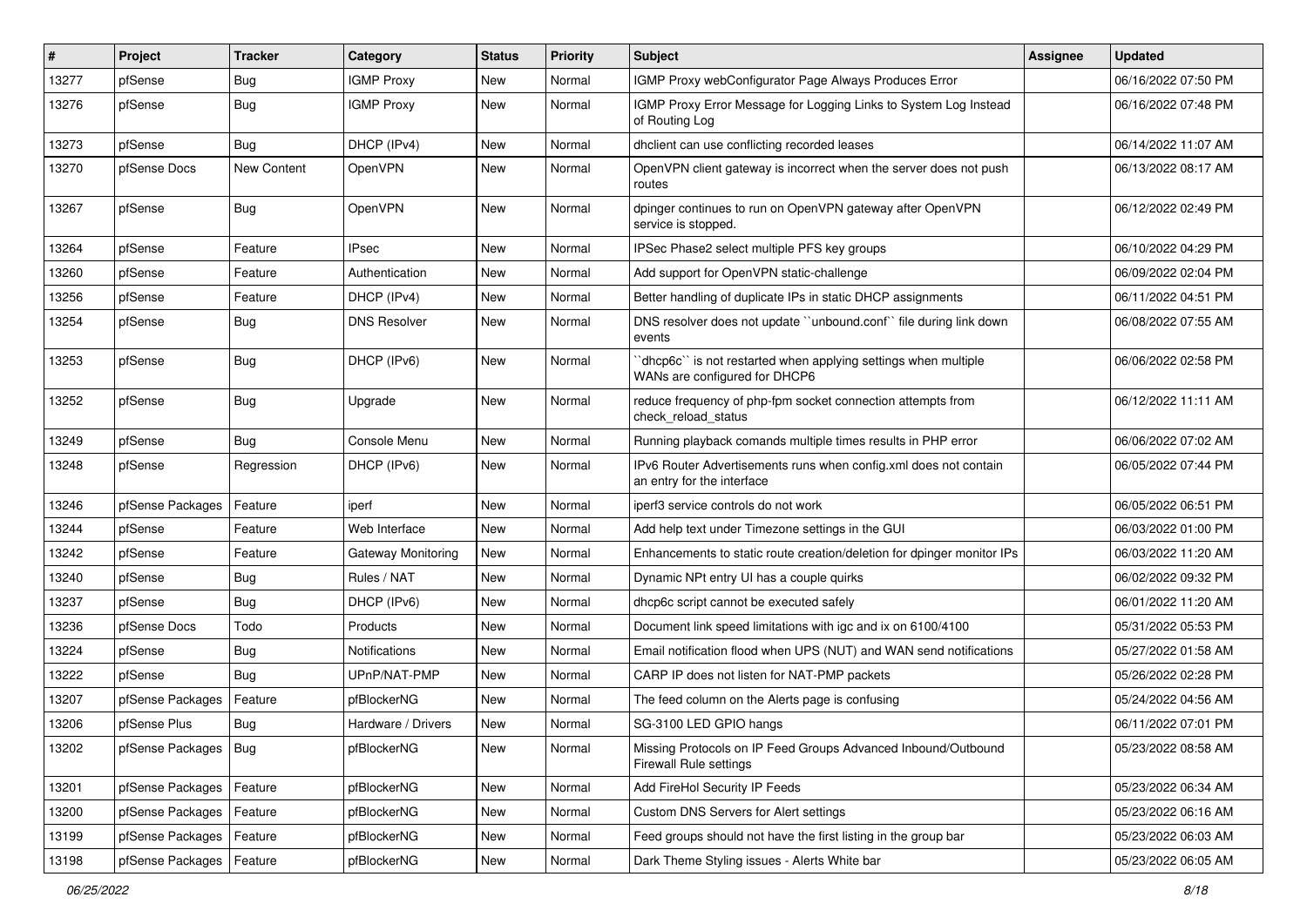| #     | Project          | <b>Tracker</b> | Category                    | <b>Status</b> | <b>Priority</b> | Subject                                                                                                     | <b>Assignee</b> | Updated             |
|-------|------------------|----------------|-----------------------------|---------------|-----------------|-------------------------------------------------------------------------------------------------------------|-----------------|---------------------|
| 13197 | pfSense Packages | Feature        | pfBlockerNG                 | New           | Normal          | Put a Single donation link and a proper patreon lin in the pfBlocker<br>Support Banner / Widget             |                 | 05/23/2022 05:35 AM |
| 13196 | pfSense Packages | Feature        | pfBlockerNG                 | New           | Normal          | remove NoVirusThanks feed                                                                                   |                 | 05/23/2022 06:05 AM |
| 13195 | pfSense Packages | Feature        | pfBlockerNG                 | New           | Normal          | Dedicated website for Feed mangement - Community Driven                                                     |                 | 05/23/2022 05:22 AM |
| 13194 | pfSense Packages | Bug            | pfBlockerNG                 | New           | Normal          | Remove dead Malc0de feed                                                                                    |                 | 05/23/2022 05:16 AM |
| 13187 | pfSense          | Documentation  | Upgrade                     | New           | Normal          | Azure Frequently asked questions                                                                            |                 | 05/20/2022 06:52 AM |
| 13167 | pfSense          | Bug            | Dynamic DNS                 | New           | Normal          | phpDynDNS: DigitalOcean ddns update fails (bad request, invalid<br>character '-' in request_id)             |                 | 06/16/2022 09:30 PM |
| 13158 | pfSense          | Bug            | Web Interface               | New           | Normal          | Input validation error when applying limiter changes                                                        |                 | 05/14/2022 05:32 PM |
| 13156 | pfSense Packages | Regression     | pfBlockerNG                 | New           | Normal          | pfBlockerNG IP block stats do not work                                                                      |                 | 06/13/2022 08:16 PM |
| 13141 | pfSense Packages | Bug            | squidguard                  | New           | Normal          | wrong page squidguard block                                                                                 |                 | 05/09/2022 05:33 PM |
| 13138 | pfSense Packages | Feature        | pfBlockerNG                 | New           | Normal          | DNS over HTTPS/TLS Blocking should be removed from SafeSearch                                               |                 | 05/07/2022 02:52 AM |
| 13137 | pfSense Packages | Feature        | pfBlockerNG                 | <b>New</b>    | Normal          | ckuethe/doh-blocklist.txt add to DoH feeds                                                                  |                 | 05/07/2022 02:39 AM |
| 13136 | pfSense Packages | Feature        | pfBlockerNG                 | New           | Normal          | Add crypt0rr DNS-over-HTTPS (DOH) provider list feeds                                                       |                 | 05/07/2022 02:27 AM |
| 13128 | pfSense Packages | <b>Bug</b>     | Zabbix                      | New           | Normal          | Zabbix Agent 6: HA Server Setup                                                                             |                 | 05/05/2022 01:55 AM |
| 13091 | pfSense          | Feature        | <b>OpenVPN</b>              | New           | Normal          | RFE: Ability to specify the order of OpenVPN Authentication servers                                         |                 | 04/22/2022 04:30 PM |
| 13087 | pfSense          | Bug            | OpenVPN                     | New           | Normal          | OpenVPN Server: hide WINS servers list when netbios option is<br>unchecked while WINS servers is checked    |                 | 04/22/2022 10:29 AM |
| 13076 | pfSense          | Bug            | <b>Gateway Monitoring</b>   | New           | Normal          | Marking a gateway as down does not affect IPsec entries using<br>gateway groups                             |                 | 06/03/2022 10:32 AM |
| 13074 | pfSense Plus     | Bug            | Cryptographic<br>Modules    | <b>New</b>    | Normal          | AES-GCM with SafeXcel on Netgate 2100 causes MBUF overload                                                  |                 | 06/12/2022 11:14 AM |
| 13073 | pfSense Packages | Bug            | Squid                       | New           | Normal          | ClamAV - clamd dies with high CPU load and thus the C-ICAP of<br>squid-reverse proxy causes http:500 errors |                 | 04/19/2022 05:38 AM |
| 13068 | pfSense          | Bug            | Aliases / Tables            | New           | Normal          | Error loading rules when URL Table IPs content is empty                                                     |                 | 04/17/2022 09:07 PM |
| 13067 | pfSense          | Bug            | <b>FilterDNS</b>            | New           | Normal          | filterdns resolve interval is twice the intended value                                                      |                 | 04/17/2022 07:45 PM |
| 13058 | pfSense          | Todo           | Rules / NAT                 | New           | Normal          | Add static routes and directly connected networks back to policy route<br>negation rules                    |                 | 04/13/2022 08:05 AM |
| 13053 | pfSense Packages | <b>Bug</b>     | <b>ACME</b>                 | New           | Normal          | LoopiaAPI error handling                                                                                    |                 | 05/05/2022 10:58 AM |
| 13051 | pfSense          | <b>Bug</b>     | Traffic Shaper (ALTQ)   New |               | Normal          | Firewall traffic shaper by interface selection unknow                                                       |                 | 04/12/2022 07:03 AM |
| 13046 | pfSense          | Bug            | Rules / NAT                 | New           | Normal          | Floating rule applied to IPv6 interface with a SLAAC DHCPv6<br>gateway reports error on boot                |                 | 04/11/2022 09:50 AM |
| 13045 | pfSense Packages | Bug            | WireGuard                   | New           | Normal          | Firewall floating rules ignore WireGuard traffic                                                            |                 | 04/11/2022 09:40 AM |
| 13044 | pfSense Packages | Feature        | Mail report                 | New           | Normal          | Customized reporting                                                                                        |                 | 04/11/2022 09:22 AM |
| 13043 | pfSense Packages | <b>Bug</b>     | WireGuard                   | New           | Normal          | OSPF over Wireguard interface doesn't populate neighbors after<br>reboot                                    |                 | 04/11/2022 09:22 AM |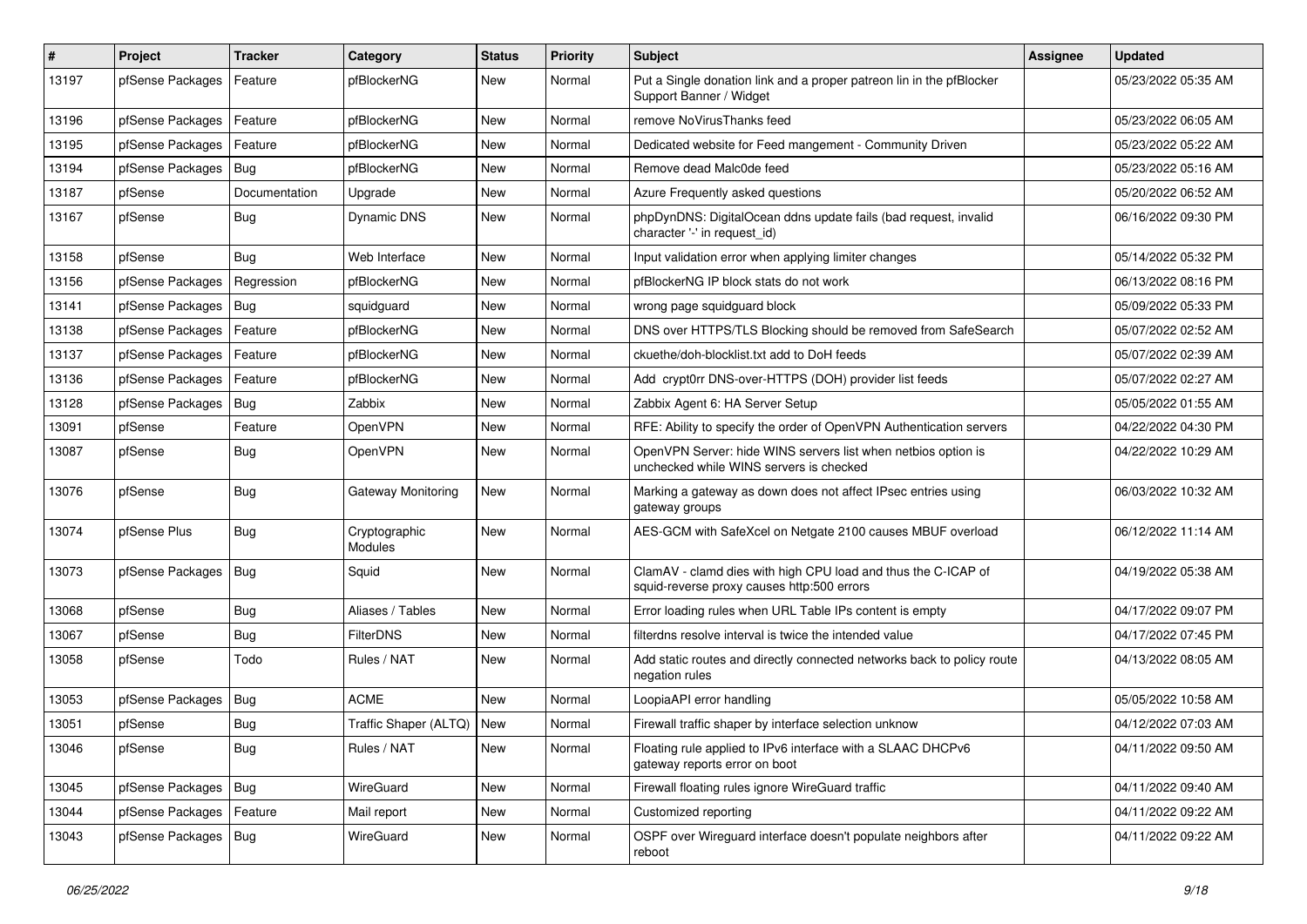| #     | Project          | <b>Tracker</b> | Category                                        | <b>Status</b> | Priority | Subject                                                                                                            | <b>Assignee</b> | <b>Updated</b>      |
|-------|------------------|----------------|-------------------------------------------------|---------------|----------|--------------------------------------------------------------------------------------------------------------------|-----------------|---------------------|
| 13039 | pfSense Packages | Feature        | AWS VPC                                         | New           | Normal   | Handle transit gateway VPNs in the AWS VPN wizard                                                                  |                 | 04/11/2022 07:31 AM |
| 13018 | pfSense Packages | Bug            | pfBlockerNG                                     | New           | Normal   | TLD and DNSBL Safesearch DOH conflict disables TLD block when<br>conflicting DOH FQDN is deselected or whitelisted |                 | 04/01/2022 05:59 PM |
| 13017 | pfSense          | Feature        | Packet Capture                                  | New           | Normal   | Packet capture: add preview results while capture is running                                                       |                 | 04/09/2022 11:08 AM |
| 13016 | pfSense Docs     | New Content    | Virtualization                                  | New           | Normal   | Workaround for bandwith issues since 2.6 when installed in Hyper-V                                                 |                 | 04/01/2022 01:06 PM |
| 13009 | pfSense          | Feature        | OpenVPN                                         | New           | Normal   | Add option for multiple remote addresses to OpenVPN Client                                                         |                 | 03/31/2022 12:42 PM |
| 13003 | pfSense          | Bug            | Hardware / Drivers                              | New           | Normal   | Malicious Driver Detection event on ixl driver                                                                     |                 | 06/25/2022 05:00 PM |
| 12982 | pfSense Packages | Bug            | FreeRADIUS                                      | New           | Normal   | FreeRadius RadReply table entries missing from pf                                                                  |                 | 06/19/2022 05:38 PM |
| 12974 | pfSense Plus     | Bug            | Installer                                       | New           | Normal   | Typing anything into 1100/2100 recovery installer causes process to<br>stop                                        |                 | 06/05/2022 04:10 PM |
| 12960 | pfSense          | Bug            | Installer                                       | New           | Normal   | VGA installer image defaults to serial console, serial console is<br>default in GUI settings                       |                 | 05/10/2022 03:19 PM |
| 12950 | pfSense          | Bug            | Routing                                         | New           | Normal   | OpenVPN as default gateway does not get set at boot time                                                           |                 | 04/09/2022 05:46 PM |
| 12947 | pfSense          | <b>Bug</b>     | DHCP (IPv6)                                     | New           | Normal   | DHCP6 client does not take any action if the interface IPv6 address<br>changes during renewal                      |                 | 06/19/2022 09:34 PM |
| 12938 | pfSense          | Bug            | <b>IPv6 Router</b><br>Advertisements<br>(RADVD) | <b>New</b>    | Normal   | MaxRtrAdvInterval would allow stale DNS servers to be deleted faster                                               |                 | 03/12/2022 09:37 AM |
| 12927 | pfSense          | Bug            | OpenVPN                                         | <b>New</b>    | Normal   | OpenVPN with OCSP enabled allows connections with revoked<br>certificates                                          |                 | 03/24/2022 08:22 AM |
| 12922 | pfSense          | <b>Bug</b>     | DHCP (IPv4)                                     | New           | Normal   | Classless static routes received on DHCP WAN can override chosen<br>default gateway                                |                 | 03/28/2022 10:08 AM |
| 12918 | pfSense Packages | Feature        | pfBlockerNG                                     | New           | Normal   | pfBlockerNG-devel changes from xmlrpc sync do not take effect<br>immediately                                       |                 | 03/07/2022 02:29 PM |
| 12905 | pfSense          | Bug            | Web Interface                                   | New           | Normal   | Add VLAN Re-assignment to Import Interface Mismatch Wizard                                                         |                 | 03/07/2022 08:05 AM |
| 12903 | pfSense          | Feature        | <b>Notifications</b>                            | New           | Normal   | alternative authentication methods for email notifications?                                                        |                 | 03/07/2022 07:52 AM |
| 12899 | pfSense Packages | <b>Bug</b>     | Suricata                                        | <b>New</b>    | Normal   | Suricata doesn't honor Pass List                                                                                   |                 | 03/04/2022 01:22 PM |
| 12889 | pfSense Packages | Feature        | <b>FRR</b>                                      | New           | Normal   | FRR GUI add set ipv6 next-hop global                                                                               |                 | 03/02/2022 06:10 AM |
| 12888 | pfSense          | <b>Bug</b>     | Rules / NAT                                     | New           | Normal   | pfSense sends un-NATed packets during OpenVPN startup                                                              |                 | 03/01/2022 03:13 PM |
| 12883 | pfSense Docs     | Todo           | <b>DNS</b>                                      | New           | Normal   | Feedback on Services - DNS Resolver - Host Overrides                                                               |                 | 02/28/2022 07:54 PM |
| 12875 | pfSense          | Bug            | Package System                                  | New           | Normal   | Import zabbix-agent6 and zabbix-proxy6 from FreeBSD Ports                                                          |                 | 05/28/2022 06:50 PM |
| 12874 | pfSense          | Feature        | OpenVPN                                         | New           | Normal   | OpenVPN RADIUS Framed-Pool                                                                                         |                 | 02/25/2022 02:24 PM |
| 12861 | pfSense Docs     | Correction     | Hardware                                        | New           | Normal   | pfSense hardware tuning guide references obsolete interface loader<br>variable & buffer limits                     |                 | 02/23/2022 05:31 PM |
| 12860 | pfSense Packages | Feature        | New Package<br>Request                          | New           | Normal   | add mmc-utils package to all images                                                                                |                 | 02/24/2022 07:18 AM |
| 12859 | pfSense Packages | Feature        | Zabbix                                          | New           | Normal   | Add Zabbix 6.0 LTS (agent and proxy) packages                                                                      |                 | 02/23/2022 07:11 AM |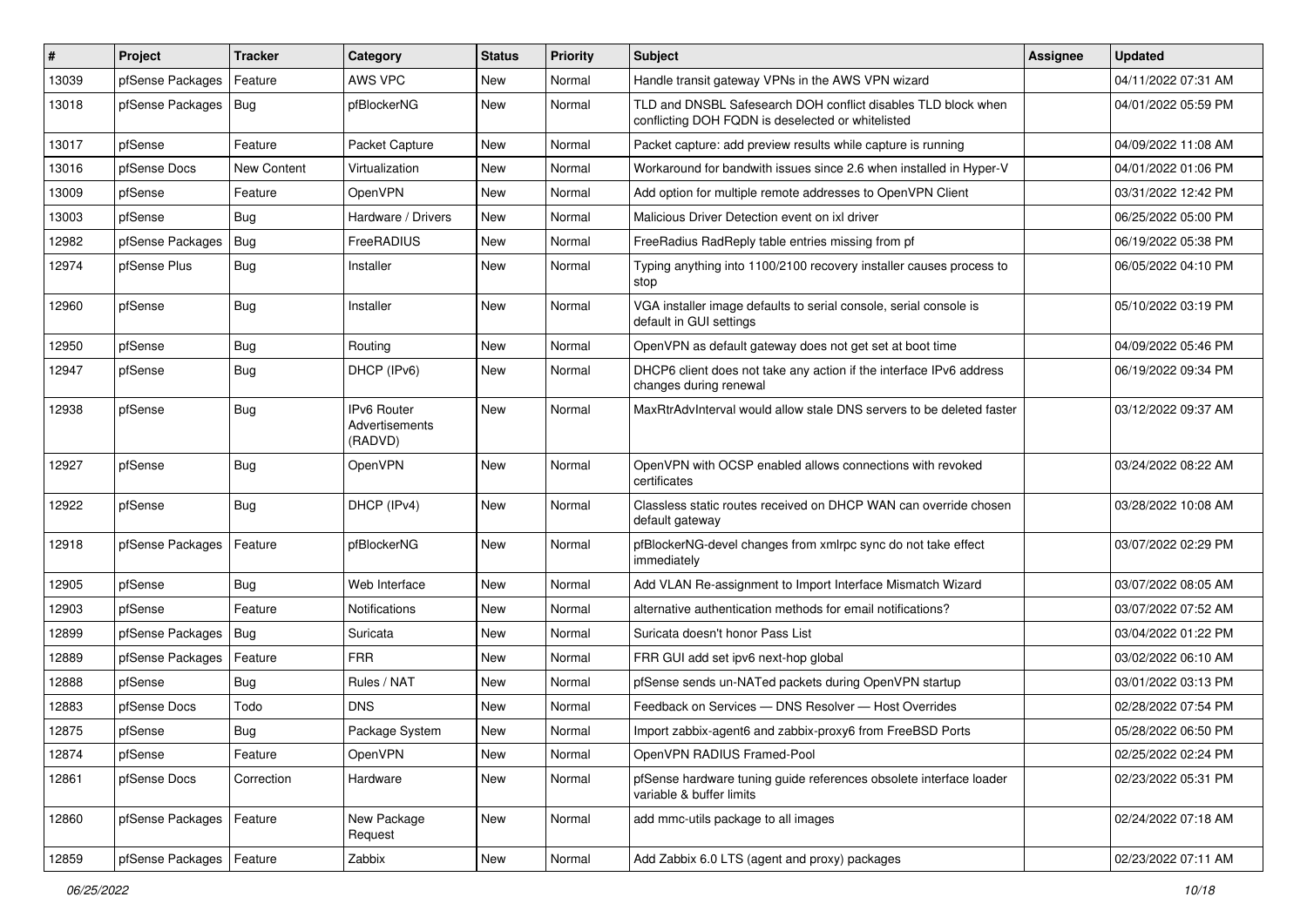| #     | Project          | <b>Tracker</b> | Category              | <b>Status</b> | <b>Priority</b> | <b>Subject</b>                                                                                                                     | <b>Assignee</b> | <b>Updated</b>      |
|-------|------------------|----------------|-----------------------|---------------|-----------------|------------------------------------------------------------------------------------------------------------------------------------|-----------------|---------------------|
| 12857 | pfSense          | <b>Bug</b>     | Gateways              | New           | Normal          | Firewall gateway goes away when making changes to Bridge0 device                                                                   |                 | 02/27/2022 11:20 AM |
| 12848 | pfSense          | Feature        | Dynamic DNS           | New           | Normal          | Evaluation of the DynDNS "Result Match" string                                                                                     |                 | 02/22/2022 02:01 AM |
| 12845 | pfSense Packages | Bug            | softflowd             | New           | Normal          | softflowd wrong vlan tag                                                                                                           |                 | 02/21/2022 10:40 AM |
| 12828 | pfSense          | <b>Bug</b>     | Wireless              | New           | Normal          | pfSense keeps crashing (Fatal trap 12: page fault while in kernel<br>mode)                                                         |                 | 02/21/2022 07:55 AM |
| 12823 | pfSense          | Bug            | DHCP (IPv6)           | New           | Normal          | Multiple DHCP6 WAN connections PPPoE interface 'defached' status                                                                   |                 | 02/18/2022 05:39 AM |
| 12822 | pfSense Packages | Bug            | pfBlockerNG           | New           | Normal          | IPv4 Source ASN format not working                                                                                                 |                 | 02/18/2022 10:47 AM |
| 12812 | pfSense Packages | Feature        | arpwatch              | <b>New</b>    | Normal          | Would it be helpful if the FreeBSD net-mgmt/arpwatch port had an<br>option to use mail/dma for mail delivery?                      |                 | 02/16/2022 06:09 PM |
| 12806 | pfSense Packages | Todo           | node_exporter         | New           | Normal          | Update node exporter to 1.3.1                                                                                                      |                 | 02/15/2022 05:26 PM |
| 12797 | pfSense          | <b>Bug</b>     | UPnP/NAT-PMP          | New           | Normal          | UPnP+STUN forms invalid outbound NAT rules using the external<br>address discovered from STUN                                      |                 | 02/15/2022 01:01 PM |
| 12791 | pfSense Docs     | New Content    | Diagnostics           | <b>New</b>    | Normal          | Diagnostic Information for Support (pfSense)                                                                                       |                 | 02/13/2022 08:49 PM |
| 12787 | pfSense Docs     | Todo           | IPsec                 | New           | Normal          | Feedback on pfSense Configuration Recipes - Routing Internet<br>Traffic Through a Site-to-Site IPsec Tunnel                        |                 | 02/11/2022 11:28 PM |
| 12774 | pfSense          | Bug            | Backup / Restore      | <b>New</b>    | Normal          | Picture widget image is not saved in backup                                                                                        |                 | 04/04/2022 04:48 AM |
| 12770 | pfSense Docs     | Todo           | <b>Firewall Rules</b> | New           | Normal          | Feedback on Firewall - Configuring firewall rules                                                                                  |                 | 06/25/2022 03:25 PM |
| 12768 | pfSense          | Feature        | Upgrade               | New           | Normal          | pfSense-repo: Make sure default config file exists                                                                                 |                 | 05/17/2022 02:32 PM |
| 12767 | pfSense Packages | Bug            | Avahi                 | New           | Normal          | Package radavahi-daemon does does not exist in current pfSense<br>version and it has been removed"" message on pfSense 2.7 restore |                 | 02/07/2022 11:28 AM |
| 12764 | pfSense          | <b>Bug</b>     | Gateways              | New           | Normal          | VTI gateway status is pending after assigning the VTI interface                                                                    |                 | 02/07/2022 05:41 AM |
| 12751 | pfSense Packages | Bug            | <b>FRR</b>            | New           | Normal          | Improve FRR route restoration after gateway events                                                                                 |                 | 02/06/2022 11:07 PM |
| 12748 | pfSense Packages | Feature        | Suricata              | New           | Normal          | Suricata blocked page timestamp breakout to it's own sortable column                                                               |                 | 02/01/2022 12:06 PM |
| 12747 | pfSense          | Bug            | Logging               | <b>New</b>    | Normal          | System log is filled by sshguard                                                                                                   |                 | 05/03/2022 03:08 AM |
| 12737 | pfSense          | Bug            | Certificates          | New           | Normal          | CApath is not defined by default in curl                                                                                           |                 | 05/17/2022 02:30 PM |
| 12730 | pfSense          | Bug            | Captive Portal        | New           | Normal          | RADIUS accounting does not work if WAN is down                                                                                     |                 | 01/26/2022 05:13 AM |
| 12726 | pfSense          | Bug            | Authentication        | New           | Normal          | LDAP select container button auto populate                                                                                         |                 | 01/25/2022 01:48 PM |
| 12717 | pfSense Packages | Todo           | Squid                 | <b>New</b>    | Normal          | Squid 5.x Branch                                                                                                                   |                 | 01/25/2022 06:24 PM |
| 12711 | pfSense Packages | Feature        | Telegraf              | <b>New</b>    | Normal          | Add InfluxDB V2 support                                                                                                            |                 | 01/21/2022 02:54 AM |
| 12708 | pfSense          | Bug            | Aliases / Tables      | New           | Normal          | alias with non resolving DNS entry breaks underlying pf table                                                                      |                 | 02/20/2022 06:13 PM |
| 12679 | pfSense          | Feature        | Interfaces            | New           | Normal          | Remind user to update DHCPv6 range when changing interface IPv6<br>prefix                                                          |                 | 01/12/2022 07:36 AM |
| 12676 | pfSense          | Feature        | Rules / NAT           | New           | Normal          | Add the Tagged option on the Port Forward rules edit page                                                                          |                 | 01/11/2022 05:52 AM |
| 12667 | pfSense Packages | Bug            | WireGuard             | New           | Normal          | Firewall Crashed After Upgrading Wireguard                                                                                         |                 | 01/07/2022 09:18 AM |
| 12665 | pfSense          | Feature        | Rules / NAT           | New           | Normal          | Ability to add custom pf rules from the GUI                                                                                        |                 | 01/07/2022 09:30 AM |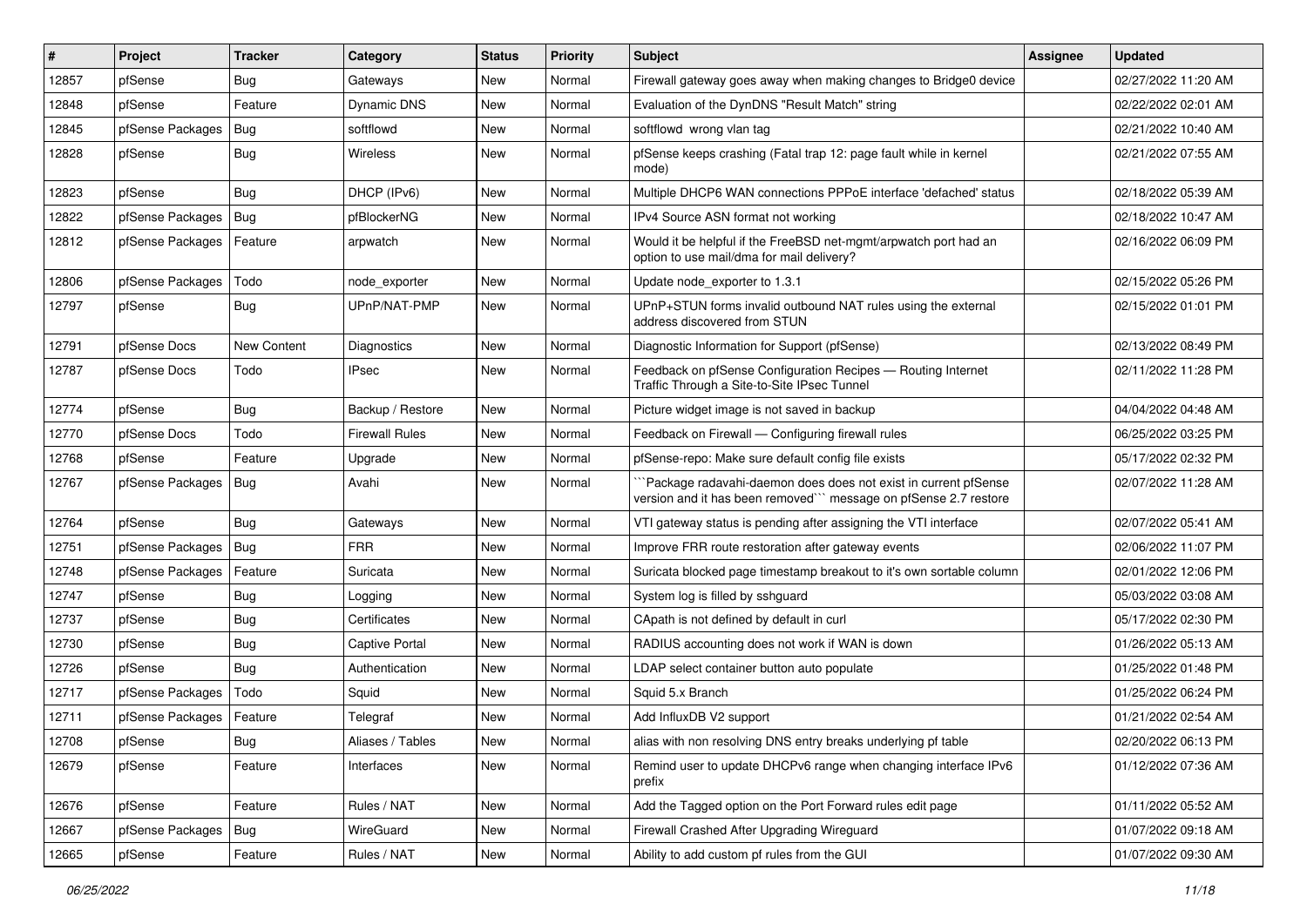| #     | Project          | <b>Tracker</b> | Category                | <b>Status</b> | <b>Priority</b> | <b>Subject</b>                                                                                                         | Assignee | <b>Updated</b>      |
|-------|------------------|----------------|-------------------------|---------------|-----------------|------------------------------------------------------------------------------------------------------------------------|----------|---------------------|
| 12659 | pfSense Docs     | Todo           | Hardware                | New           | Normal          | Feedback on Hardware - Hardware Tuning and Troubleshooting -<br>Flow Control for ix                                    |          | 01/16/2022 10:22 AM |
| 12658 | pfSense Packages | Feature        | darkstat                | New           | Normal          | Adding prometheus metrics to darkstat                                                                                  |          | 05/27/2022 09:44 PM |
| 12656 | pfSense Packages | Feature        | New Package<br>Request  | New           | Normal          | <b>NextDNS</b>                                                                                                         |          | 01/31/2022 01:50 AM |
| 12655 | pfSense Packages | <b>Bug</b>     | Telegraf                | New           | Normal          | telegraf, wireguard plugin failing                                                                                     |          | 12/30/2021 05:51 PM |
| 12648 | pfSense          | Bug            | <b>Captive Portal</b>   | New           | Normal          | Undocumented variables 'listenporthttp' and 'listenporthttps'                                                          |          | 12/28/2021 10:44 AM |
| 12625 | pfSense          | Feature        | Logging                 | <b>New</b>    | Normal          | Granular logging options for default firewall rules.                                                                   |          | 12/21/2021 06:39 PM |
| 12612 | pfSense          | Bug            | <b>DNS Resolver</b>     | New           | Normal          | DNS Resolver is restarted during every "rc.newwanip" event                                                             |          | 06/03/2022 07:13 AM |
| 12602 | pfSense          | Feature        | <b>Dynamic DNS</b>      | New           | Normal          | DHCPv6 should allow DDNS Client updates for hosts                                                                      |          | 12/15/2021 11:00 AM |
| 12600 | pfSense          | Feature        | Aliases / Tables        | New           | Normal          | allow custom mask for a network alias created from a FQDN                                                              |          | 12/15/2021 10:50 AM |
| 12597 | pfSense Docs     | New Content    | Hardware                | New           | Normal          | How to reset IPMI settings and password for Netgate appliances                                                         |          | 05/07/2022 12:33 PM |
| 12581 | pfSense          | Regression     | DHCP (IPv6)             | <b>New</b>    | Normal          | CARP IPv6 assigned address does not get advertised to endpoints<br>with RADV                                           |          | 12/16/2021 02:34 PM |
| 12570 | pfSense Docs     | Correction     | General                 | New           | Normal          | Active appliance list missing 6100                                                                                     |          | 12/06/2021 11:41 AM |
| 12563 | pfSense          | Bug            | OpenVPN                 | New           | Normal          | OpenVPN server doesn't support Framed-IPv6-Address RADIUS<br>attribute                                                 |          | 12/03/2021 11:19 AM |
| 12553 | pfSense          | Feature        | Backup / Restore        | <b>New</b>    | Normal          | Auto Config Backup: Allow selecting multiple backups for deletion                                                      |          | 02/22/2022 04:27 AM |
| 12552 | pfSense          | Bug            | OpenVPN                 | New           | Normal          | "Pull DNS" option within OpenVPN client does not cause pfSense to<br>use DNS servers assigned by remote OpenVPN server |          | 12/08/2021 08:45 AM |
| 12546 | pfSense Plus     | Feature        | Authentication          | <b>New</b>    | Normal          | Add 2FA Support to pfSense Plus Local Database Authentication                                                          |          | 06/25/2022 05:30 PM |
| 12544 | pfSense          | <b>Bug</b>     | <b>Operating System</b> | New           | Normal          | OpenSSH vulnerabilities                                                                                                |          | 06/25/2022 05:47 PM |
| 12542 | pfSense          | Bug            | Virtual IP Addresses    | New           | Normal          | Cannot assign a same IPv6 Link-Local address to different interfaces                                                   |          | 11/25/2021 01:41 AM |
| 12538 | pfSense Packages | Bug            | PIMD                    | New           | Normal          | PIMD sub-interface bug                                                                                                 |          | 11/20/2021 09:44 PM |
| 12535 | pfSense          | Documentation  | Routing                 | New           | Normal          | Negate Rules function does not match the description                                                                   |          | 11/19/2021 02:03 PM |
| 12534 | pfSense Plus     | Feature        | Hardware / Drivers      | New           | Normal          | Generate a ISO Image for Remote Restore of pfSense Plus on the<br>XG-1537 and 1541 units with IPMI                     |          | 05/30/2022 10:28 AM |
| 12524 | pfSense Plus     | Feature        | <b>Operating System</b> | New           | Normal          | OpenSSL QAT Engine                                                                                                     |          | 04/10/2022 02:54 AM |
| 12519 | pfSense          | <b>Bug</b>     | Authentication          | <b>New</b>    | Normal          | Fail authentication using special character in password via the LDAP<br>connector                                      |          | 11/12/2021 07:39 AM |
| 12509 | pfSense          | <b>Bug</b>     | OpenVPN                 | New           | Normal          | Deffered authentication does not work with auth-gen-token<br>external-auth or pusk "auth-token"                        |          | 11/08/2021 04:01 AM |
| 12508 | pfSense          | <b>Bug</b>     | <b>DHCP Relay</b>       | New           | Normal          | DHCP Relay over VPN                                                                                                    |          | 11/06/2021 11:25 AM |
| 12504 | pfSense          | <b>Bug</b>     | Interfaces              | New           | Normal          | BCM57412 NetXtreme-E 10Gb RDMA Ethernet controller issue                                                               |          | 11/05/2021 04:51 AM |
| 12502 | pfSense Packages | Feature        | syslog-ng               | New           | Normal          | Syslog-ng Configuration Library (scl) missing                                                                          |          | 11/02/2021 06:06 PM |
| 12491 | pfSense Packages | Feature        | squidguard              | New           | Normal          | squidguard: allow multiple regex                                                                                       |          | 10/28/2021 03:30 PM |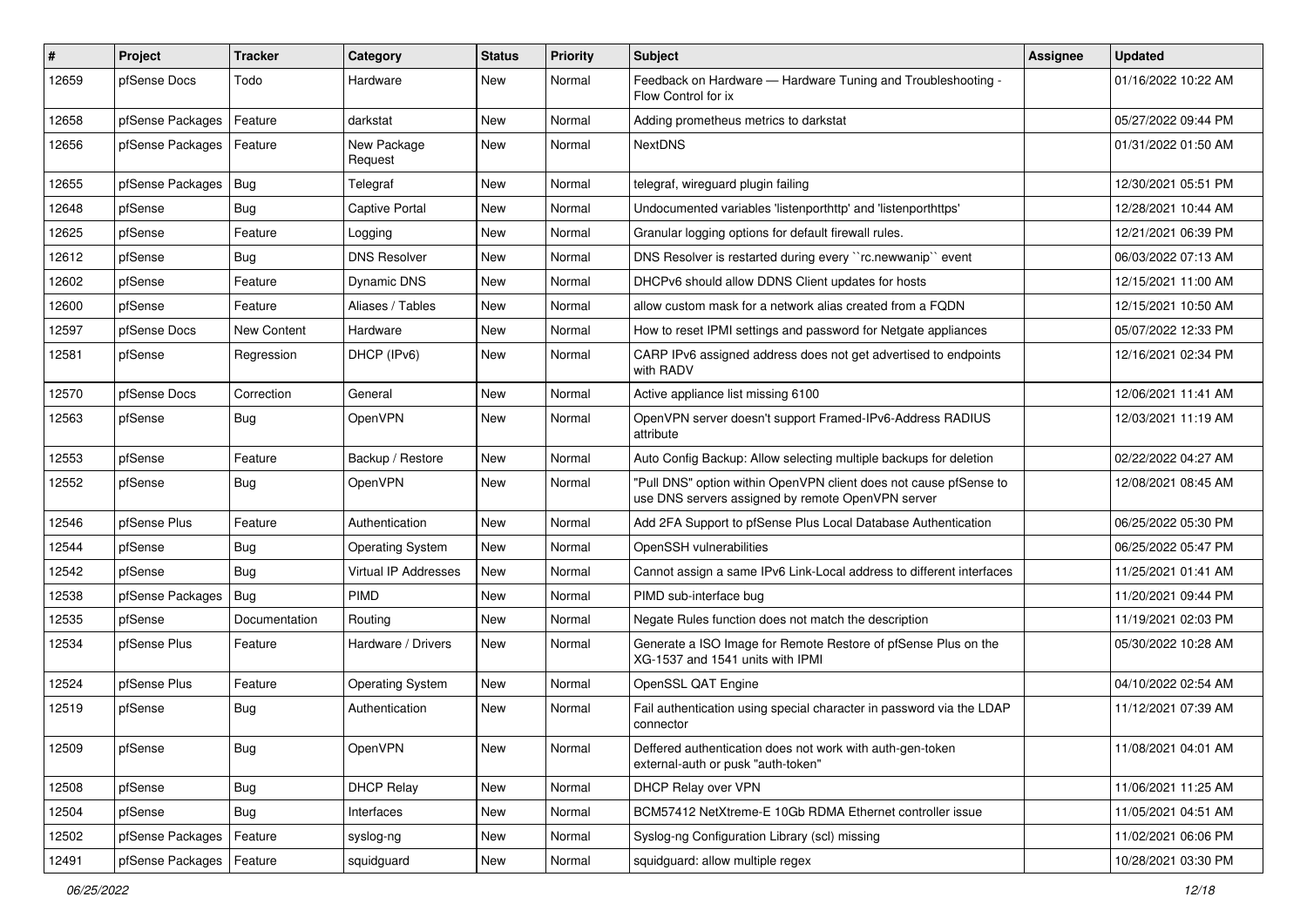| $\vert$ # | Project                | <b>Tracker</b> | Category                    | <b>Status</b> | <b>Priority</b> | Subject                                                                                                                          | <b>Assignee</b> | <b>Updated</b>      |
|-----------|------------------------|----------------|-----------------------------|---------------|-----------------|----------------------------------------------------------------------------------------------------------------------------------|-----------------|---------------------|
| 12483     | pfSense                | <b>Bug</b>     | Configuration<br>Backend    | New           | Normal          | GUI creates inconsistent config.xml                                                                                              |                 | 10/23/2021 06:48 AM |
| 12473     | pfSense                | Feature        | <b>IPsec</b>                | New           | Normal          | Allow user adjustment of IPsec Keep Alive periodic checks                                                                        |                 | 12/22/2021 05:59 AM |
| 12467     | pfSense                | Bug            | <b>Captive Portal</b>       | New           | Normal          | CP error on client disconnect after reboot                                                                                       |                 | 10/17/2021 05:35 AM |
| 12465     | pfSense Packages       | Feature        | haproxy                     | New           | Normal          | Add forwardfor advanced usecases                                                                                                 |                 | 10/16/2021 07:35 PM |
| 12461     | pfSense Docs           | Todo           | Hardware                    | New           | Normal          | Improve macOS Serial Command Instructions                                                                                        |                 | 10/15/2021 03:47 PM |
| 12459     | pfSense                | Todo           | <b>Virtual IP Addresses</b> | <b>New</b>    | Normal          | Add IP Alias subnet input validation                                                                                             |                 | 10/15/2021 09:35 AM |
| 12458     | pfSense                | Feature        | Authentication              | <b>New</b>    | Normal          | Use "unixHomeDirectory" instead of "homeDirectory" when LDAP<br>authentication server is Active Directory                        |                 | 10/15/2021 08:18 AM |
| 12451     | pfSense                | Bug            | Virtual IP Addresses        | New           | Normal          | deleteVIP() does not check RFC2136 Update Source                                                                                 |                 | 10/13/2021 10:06 AM |
| 12444     | pfSense Packages       | Bug            | ntop                        | New           | Normal          | ntopng throws errors when viewing single host                                                                                    |                 | 10/11/2021 12:39 PM |
| 12436     | pfSense                | Bug            | PPPoE Server                | New           | Normal          | Pppoe server config gui does not allow setting of chap authentication,<br>and sets the network start address for allocation to 0 |                 | 10/21/2021 08:15 AM |
| 12427     | pfSense Packages       | Todo           | haproxy                     | New           | Normal          | ha-proxy: action order in the GUI is not keeped in the resulting<br>ha-proxy configuration                                       |                 | 10/06/2021 07:02 AM |
| 12421     | pfSense                | Bug            | Rules / NAT                 | New           | Normal          | IPV6 limiter bug                                                                                                                 |                 | 10/02/2021 08:44 AM |
| 12411     | pfSense Docs           | Todo           | <b>High Availability</b>    | New           | Normal          | Feedback on High Availability - pfSense XML-RPC Config Sync<br>Overview                                                          |                 | 09/29/2021 10:39 AM |
| 12402     | pfSense Docs           | Todo           | Configuration               | <b>New</b>    | Normal          | Feedback on Configuration - Advanced Configuration Options -<br>Notifications                                                    |                 | 09/24/2021 12:46 AM |
| 12401     | pfSense                | Bug            | <b>Traffic Graphs</b>       | <b>New</b>    | Normal          | Traffic graphs with untagged and tagged VLAN on same interface                                                                   |                 | 09/23/2021 09:18 PM |
| 12400     | pfSense Docs           | Correction     | <b>NAT</b>                  | New           | Normal          | NAT 1:1 documentation - multi-wan information                                                                                    |                 | 03/13/2022 12:53 PM |
| 12395     | pfSense Docs           | Todo           | Packages                    | New           | Normal          | Feedback on Packages - FRR Package - Border Gateway Protocol<br><b>BGP Required Information</b>                                  |                 | 09/21/2021 04:32 PM |
| 12382     | pfSense                | Regression     | OpenVPN                     | New           | Normal          | Certificate Depth checking creates OpenVPN micro-outages every<br>time a user authenticates after 2.5.2 upgrade                  |                 | 01/17/2022 04:17 AM |
| 12367     | pfSense                | Todo           | Installer                   | <b>New</b>    | Normal          | ZFS: Do not show memstick disk on target list                                                                                    |                 | 09/13/2021 07:37 AM |
| 12358     | pfSense Packages       | Feature        | pfBlockerNG                 | New           | Normal          | IP List Copy/Import/Export                                                                                                       |                 | 09/09/2021 01:56 PM |
| 12357     | pfSense                | <b>Bug</b>     | Captive Portal              | New           | Normal          | Captive Portal popup Logout button loads full login page in popup<br>when clicked                                                |                 | 10/27/2021 12:10 PM |
| 12338     | pfSense Packages   Bug |                | <b>RRD Summary</b>          | New           | Normal          | RRD Summary does not report data on 3100                                                                                         |                 | 04/15/2022 02:54 PM |
| 12329     | pfSense Packages       | Feature        | Avahi                       | <b>New</b>    | Normal          | Add optional floating firewall rules for IPv4 and IPv6                                                                           |                 | 02/09/2022 04:43 PM |
| 12308     | pfSense Packages       | Feature        | New Package<br>Request      | New           | Normal          | Dynamicaly Update Firewall Aliases from OpenVPN LDAP Group<br>membership of the connected user                                   |                 | 08/27/2021 12:51 AM |
| 12300     | pfSense                | Feature        | Hardware / Drivers          | New           | Normal          | Add Aquantia Atlantic driver to pfsense                                                                                          |                 | 09/14/2021 06:49 AM |
| 12286     | pfSense Packages       | <b>Bug</b>     | FreeRADIUS                  | New           | Normal          | Add support for ntlm_auth in LDAP                                                                                                |                 | 08/20/2021 08:27 AM |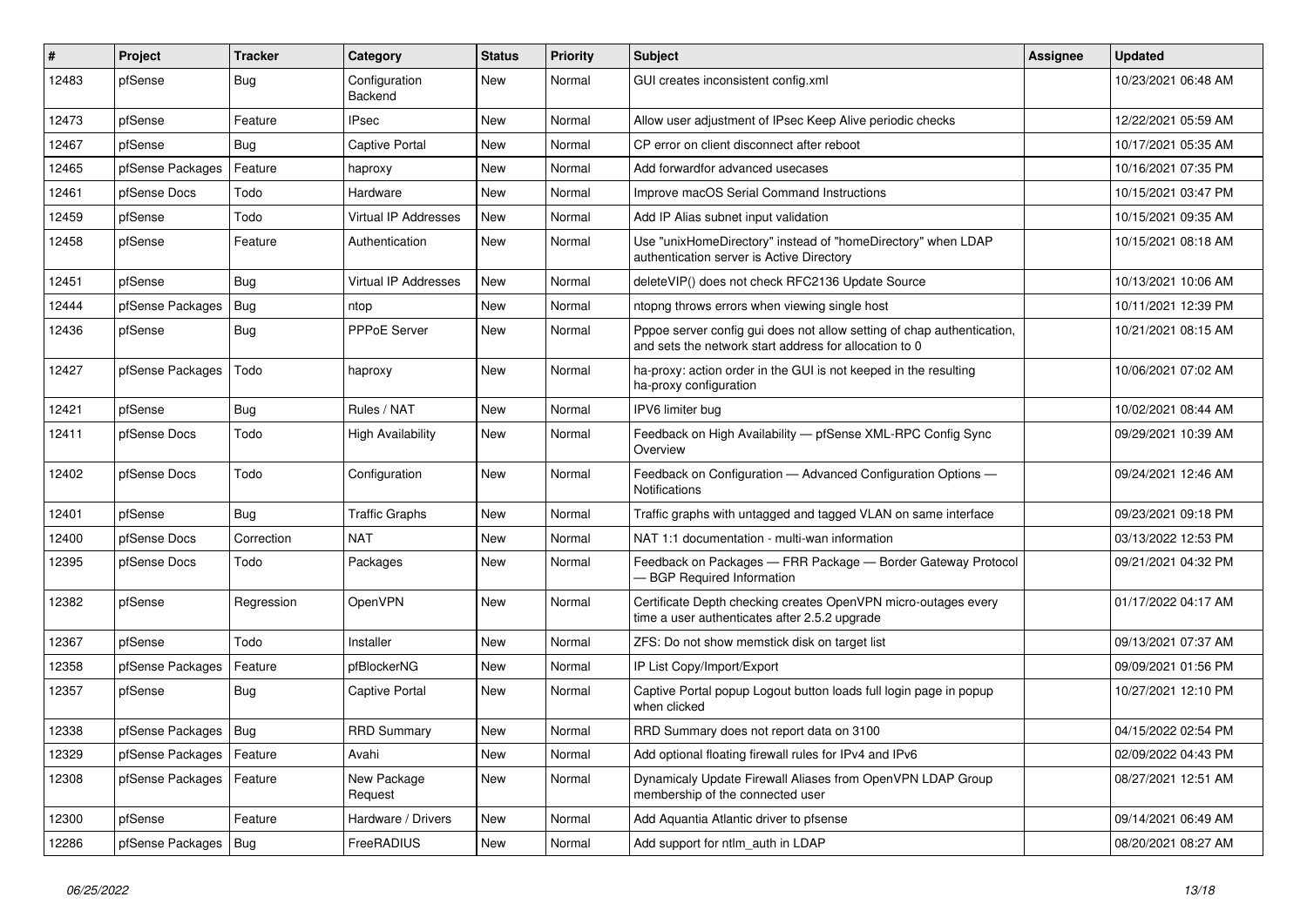| #     | Project                | <b>Tracker</b> | Category                 | <b>Status</b> | <b>Priority</b> | <b>Subject</b>                                                                                       | <b>Assignee</b> | <b>Updated</b>      |
|-------|------------------------|----------------|--------------------------|---------------|-----------------|------------------------------------------------------------------------------------------------------|-----------------|---------------------|
| 12283 | pfSense                | <b>Bug</b>     | Authentication           | <b>New</b>    | Normal          | LDAP/RADIUS authentication servers configuration does not allow<br>source IP address to be specified |                 | 08/20/2021 01:15 AM |
| 12268 | pfSense Docs           | Todo           | <b>Firewall Rules</b>    | <b>New</b>    | Normal          | Feedback on Firewall - Aliases                                                                       |                 | 08/17/2021 12:55 AM |
| 12260 | pfSense Packages       | Bug            | ntop                     | <b>New</b>    | Normal          | Update popup and version missmatch?                                                                  |                 | 01/08/2022 05:53 AM |
| 12259 | pfSense                | Bug            | <b>Operating System</b>  | <b>New</b>    | Normal          | Intel em NICs Suffering Performance Degradation on FreeBSD12                                         |                 | 02/25/2022 09:28 PM |
| 12249 | pfSense                | <b>Bug</b>     | Backup / Restore         | New           | Normal          | HAProxy causing failed ACB backups                                                                   |                 | 11/15/2021 11:58 PM |
| 12243 | pfSense                | Todo           | Package System           | <b>New</b>    | Normal          | Implement ""plugin interfaces()""                                                                    |                 | 02/07/2022 03:50 AM |
| 12237 | pfSense Docs           | Todo           | Hardware                 | <b>New</b>    | Normal          | Feedback on Hardware - Hardware Tuning and Troubleshooting                                           |                 | 08/10/2021 03:13 AM |
| 12190 | pfSense                | Feature        | Rules / NAT              | <b>New</b>    | Normal          | Add ability to reference ipv6 prefix in firewall rules and aliases                                   |                 | 08/05/2021 01:47 PM |
| 12188 | pfSense Packages       | Bug            | OpenVPN Client<br>Export | New           | Normal          | client export breaks multi remote configurations                                                     |                 | 10/02/2021 05:58 PM |
| 12179 | pfSense Packages       | Feature        | qemu-guest-agent         | New           | Normal          | QEMU package                                                                                         |                 | 07/30/2021 08:02 AM |
| 12162 | pfSense Docs           | Todo           | Products                 | New           | Normal          | Add "usb reset" as possible solution for non-booting flash drives on<br>the SG-1100                  |                 | 10/07/2021 02:19 PM |
| 12139 | pfSense                | Feature        | <b>DNS Forwarder</b>     | New           | Normal          | Add support in for specifying a DNSMASQ configuration file                                           |                 | 07/16/2021 09:45 PM |
| 12130 | pfSense Packages       | Bug            | Zeek                     | New           | Normal          | Zeek fails to start                                                                                  |                 | 07/15/2021 02:00 AM |
| 12126 | pfSense Packages       | Bug            | FreeRADIUS               | New           | Normal          | freeradius3 0.15.7 31                                                                                |                 | 10/11/2021 08:21 AM |
| 12122 | pfSense                | Bug            | Web Interface            | New           | Normal          | Perform greedy actions asychronously                                                                 |                 | 07/10/2021 01:10 PM |
| 12121 | pfSense                | Feature        | OpenVPN                  | New           | Normal          | Wider "local network(s)" fields in OpenVPN server configuration                                      |                 | 07/19/2021 07:37 AM |
| 12120 | pfSense                | Feature        | <b>DHCP Relay</b>        | New           | Normal          | Permit several sets of destination DHCP servers in DHCP relay                                        |                 | 07/11/2021 05:41 PM |
| 12098 | pfSense Docs           | Correction     | Configuration            | New           | Normal          | Feedback on pfSense Configuration Recipes — Accessing a<br>CPE/Modem from Inside the Firewall        |                 | 07/02/2021 02:30 AM |
| 12097 | pfSense Packages       | Feature        | pfBlockerNG              | New           | Normal          | Add dnsbl and geoip logs to system log                                                               |                 | 07/06/2021 01:25 PM |
| 12095 | pfSense                | Bug            | Authentication           | New           | Normal          | Memory leak in pcscd                                                                                 |                 | 06/01/2022 01:01 PM |
| 12091 | pfSense                | Feature        | Authentication           | New           | Normal          | RFE: Add support for sssd authentication                                                             |                 | 12/10/2021 04:55 PM |
| 12084 | pfSense Packages       | Bug            | <b>FRR</b>               | New           | Normal          | libfrr.so.0 error on SG-1100                                                                         |                 | 06/26/2021 08:22 AM |
| 12077 | pfSense                | Feature        | Gateways                 | New           | Normal          | Allow stick-connections per gateway group                                                            |                 | 06/24/2021 08:45 AM |
| 12063 | pfSense Docs           | Todo           | Dynamic DNS              | New           | Normal          | Feedback on Services - Dynamic DNS - Configuring RFC 2136<br>Dynamic DNS updates                     |                 | 06/18/2021 06:24 PM |
| 12056 | pfSense                | Bug            | Logging                  | <b>New</b>    | Normal          | Filterlog says "Unknown Option %u"                                                                   |                 | 06/18/2021 05:51 AM |
| 12033 | pfSense Packages       | Bug            | pfBlockerNG              | New           | Normal          | maxmindb and sqlite3 modules not found                                                               |                 | 10/01/2021 04:42 AM |
| 12009 | pfSense Packages       | Bug            | Zabbix                   | New           | Normal          | Zabbix Agent starts twice by /etc/rc.start packages                                                  |                 | 06/08/2021 01:35 AM |
| 11974 | pfSense                | Feature        | <b>XMLRPC</b>            | New           | Normal          | XMLRPC synchronization for igmmproxy settings                                                        |                 | 05/29/2021 03:58 PM |
| 11970 | pfSense Packages   Bug |                | Coreboot                 | New           | Normal          | Netgate Firmware Upgrade Doesn't Work on XG-2758                                                     |                 | 04/21/2022 12:39 PM |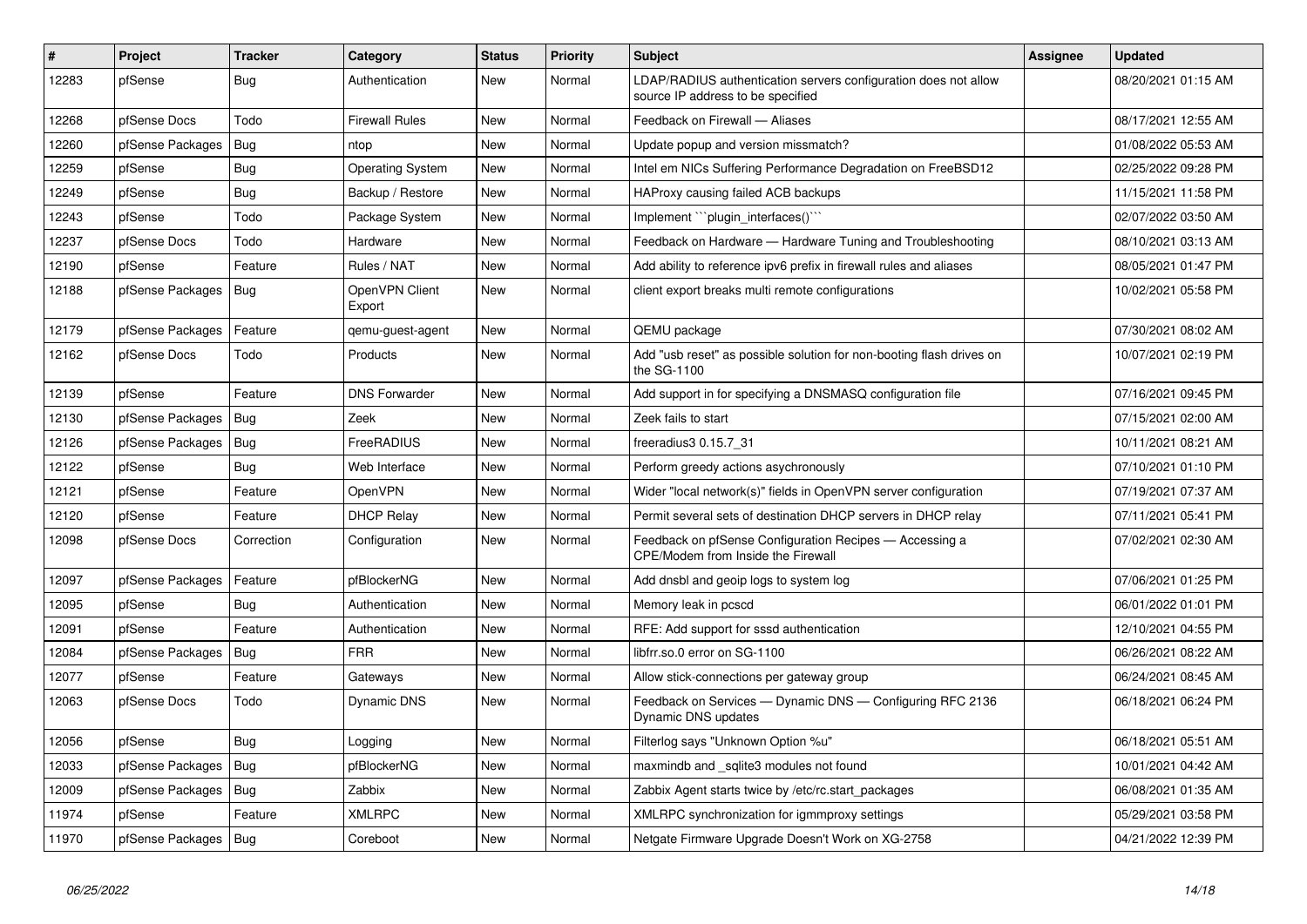| $\sharp$ | Project                | <b>Tracker</b> | Category               | <b>Status</b> | <b>Priority</b> | <b>Subject</b>                                                                                           | Assignee | <b>Updated</b>      |
|----------|------------------------|----------------|------------------------|---------------|-----------------|----------------------------------------------------------------------------------------------------------|----------|---------------------|
| 11963    | pfSense Packages       | Feature        | <b>FRR</b>             | New           | Normal          | Dynamically change OSPF interface costs on selected interfaces on<br><b>CARP</b> event                   |          | 05/26/2021 04:13 AM |
| 11956    | pfSense                | Feature        | Web Interface          | New           | Normal          | "add" button in the top of pages with many user-added items                                              |          | 07/10/2021 01:01 PM |
| 11954    | pfSense                | Feature        | <b>IGMP Proxy</b>      | New           | Normal          | Multicast limits                                                                                         |          | 05/25/2021 12:36 AM |
| 11953    | pfSense                | Bug            | <b>IGMP Proxy</b>      | <b>New</b>    | Normal          | XG-1541 crashes when igmpproxy is enabled and network interfaces<br>status change                        |          | 05/24/2021 04:55 PM |
| 11944    | pfSense Docs           | Todo           | Packages               | New           | Normal          | Feedback on Packages - FRR Package - Bidirectional Forwarding<br>Detection                               |          | 05/21/2021 12:57 AM |
| 11931    | pfSense Packages       | Feature        | <b>ACME</b>            | New           | Normal          | Add support for validating a domain's ownership via Google Cloud<br>Cloud DNS                            |          | 02/15/2022 03:18 AM |
| 11925    | pfSense                | Bug            | OpenVPN                | New           | Normal          | Calling-Station-Id always set to WAN IP                                                                  |          | 05/14/2021 09:27 AM |
| 11920    | pfSense Plus           | Feature        | Authentication         | New           | Normal          | SAML Authentication for pfSense (VPN and webConfigurator)                                                |          | 05/14/2021 12:56 AM |
| 11898    | pfSense Packages       | Bug            | apcupsd                | <b>New</b>    | Normal          | PHP error from apcupsd dashboard widget                                                                  |          | 05/07/2021 09:12 AM |
| 11890    | pfSense Packages       | Feature        | New Package<br>Request | New           | Normal          | Browser-based "clientless" VPN                                                                           |          | 05/05/2021 07:26 AM |
| 11876    | pfSense                | Feature        | Hardware / Drivers     | <b>New</b>    | Normal          | OpenSSL does not use QAT acceleration on pfSense Plus<br>21.02-RELEASE-p1 or 21.05-DEVELOPMENT           |          | 05/03/2021 08:02 AM |
| 11872    | pfSense                | Bug            | Interfaces             | New           | Normal          | gif interfaces reporting incorrect traffic counters                                                      |          | 12/30/2021 04:00 AM |
| 11871    | pfSense Docs           | Correction     | Products               | New           | Normal          | SG-2100 must be manually power cycled after installation                                                 |          | 10/07/2021 02:19 PM |
| 11870    | pfSense                | Regression     | Interfaces             | New           | Normal          | Setting MTU on VLAN does not set MTU on parent interface in 2.5.1                                        |          | 05/02/2021 05:48 AM |
| 11856    | pfSense                | Feature        | Diagnostics            | New           | Normal          | Replace/add Alias or DNS names for known LAN addresses in the<br>State table                             |          | 04/27/2021 08:01 AM |
| 11848    | pfSense Packages   Bug |                | Squid                  | New           | Normal          | Issue with squid cache download speed                                                                    |          | 04/23/2021 09:30 PM |
| 11841    | pfSense Packages       | Bug            | <b>FRR</b>             | New           | Normal          | FRR access lists default bahavior changed to permit by default                                           |          | 04/22/2021 09:52 AM |
| 11835    | pfSense Packages       | Bug            | <b>FRR</b>             | New           | Normal          | FRR OSPF redistributed connected routes disappearing                                                     |          | 04/22/2021 07:11 AM |
| 11827    | pfSense Packages       | Feature        | <b>ACME</b>            | New           | Normal          | Please include acme deploy folder/scripts                                                                |          | 03/06/2022 04:31 AM |
| 11826    | pfSense Packages       | Feature        | <b>ACME</b>            | New           | Normal          | Preserve acme SAN Method parameters for new cert creations                                               |          | 04/20/2021 02:02 PM |
| 11823    | pfSense Packages       | Feature        | <b>FRR</b>             | New           | Normal          | Route handling enhancements                                                                              |          | 04/19/2021 06:23 PM |
| 11802    | pfSense Packages       | <b>Bug</b>     | FreeRADIUS             | New           | Normal          | FreeRADIUS sync                                                                                          |          | 05/10/2021 04:18 AM |
| 11786    | pfSense                | <b>Bug</b>     | Services               | New           | Normal          | SSH incomplete setup and startup fail while recovering XML backup<br>in a fresh install of pfSense 2.5.0 |          | 04/17/2021 01:36 PM |
| 11784    | pfSense Packages       | Feature        | squidguard             | <b>New</b>    | Normal          | squidguard auto update blacklist option                                                                  |          | 04/06/2021 01:53 AM |
| 11778    | pfSense                | <b>Bug</b>     | OpenVPN                | New           | Normal          | OpenVPN uses 100% CPU after experiencing packet loss                                                     |          | 02/28/2022 07:38 AM |
| 11772    | pfSense Plus           | Feature        | Multi-WAN              | New           | Normal          | Layer 2 Tunnel Bonding Capability                                                                        |          | 06/05/2021 03:27 PM |
| 11770    | pfSense Plus           | Bug            | Hardware / Drivers     | New           | Normal          | Pantech UML295 USB Modem No Longer Functional                                                            |          | 04/01/2021 11:28 AM |
| 11763    | pfSense Packages   Bug |                | Status_Monitoring      | New           | Normal          | Traffic graphs refresh issue                                                                             |          | 05/03/2021 09:44 AM |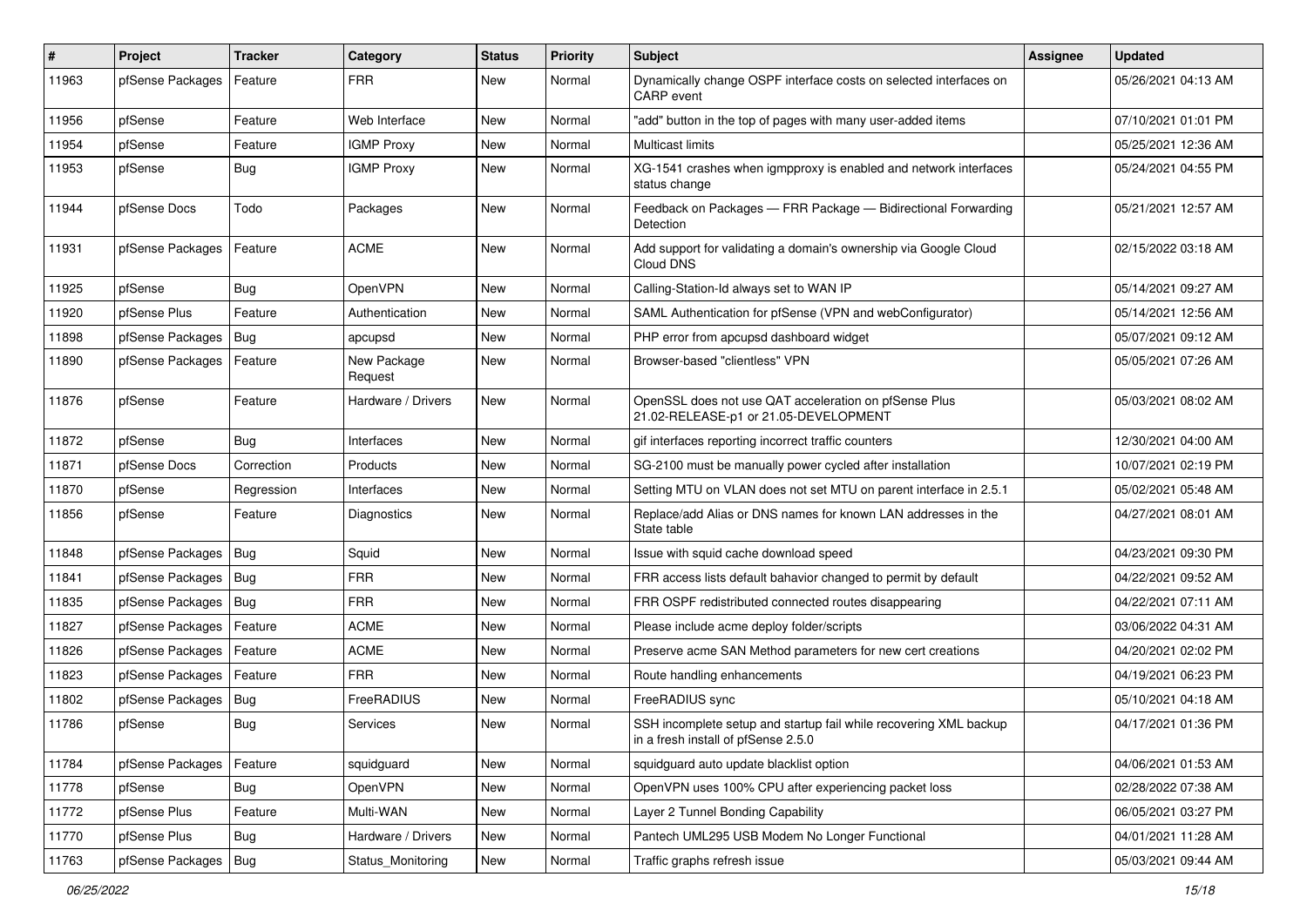| #     | Project                | <b>Tracker</b> | Category                 | <b>Status</b> | Priority | <b>Subject</b>                                                                                                                                                                                  | <b>Assignee</b> | <b>Updated</b>      |
|-------|------------------------|----------------|--------------------------|---------------|----------|-------------------------------------------------------------------------------------------------------------------------------------------------------------------------------------------------|-----------------|---------------------|
| 11761 | pfSense                | <b>Bug</b>     | L <sub>2</sub> TP        | New           | Normal   | L2TP/IPsec VPN : PPP LCP negotiation occurs before user<br>authentication                                                                                                                       |                 | 03/31/2021 04:52 AM |
| 11759 | pfSense                | Bug            | Dashboard                | New           | Normal   | Traffic graphs on dashboard double upload on pppoe links                                                                                                                                        |                 | 12/30/2021 04:00 AM |
| 11757 | pfSense                | Feature        | <b>XMLRPC</b>            | New           | Normal   | Allow XMLRPC sync to bypass default auth server in favor of local<br>database                                                                                                                   |                 | 03/30/2021 03:18 PM |
| 11749 | pfSense Packages       | Feature        | pfBlockerNG              | New           | Normal   | Option to disable NAT rule creation                                                                                                                                                             |                 | 04/06/2021 11:45 PM |
| 11742 | pfSense Packages       | Bug            | Suricata                 | New           | Normal   | Blocking / Unblocking is not working correctly.                                                                                                                                                 |                 | 09/01/2021 11:08 AM |
| 11739 | pfSense Docs           | New Content    | <b>High Availability</b> | New           | Normal   | Manual Outbound NAT rules in HA setup                                                                                                                                                           |                 | 07/09/2021 08:26 AM |
| 11732 | pfSense Plus           | Feature        | Hardware / Drivers       | New           | Normal   | Add VXLAN Support to pfSense Plus                                                                                                                                                               |                 | 03/15/2022 02:35 AM |
| 11731 | pfSense                | <b>Bug</b>     | Hardware / Drivers       | New           | Normal   | Missing support for Realtek USB NICs                                                                                                                                                            |                 | 03/30/2021 04:32 AM |
| 11730 | pfSense                | <b>Bug</b>     | Web Interface            | New           | Normal   | Improve visibility of option selections in dark themes                                                                                                                                          |                 | 03/25/2021 09:38 PM |
| 11724 | pfSense                | <b>Bug</b>     | Package System           | New           | Normal   | Packages unexpectedly removed when changing update branches                                                                                                                                     |                 | 03/29/2021 08:09 AM |
| 11717 | pfSense                | Bug            | Rules / NAT              | New           | Normal   | Incorrect port forwarding rules if Destination port alias is not equal to<br>Redirect target port alias                                                                                         |                 | 03/22/2021 06:06 AM |
| 11715 | pfSense                | <b>Bug</b>     | OpenVPN                  | New           | Normal   | OpenVPN MTU                                                                                                                                                                                     |                 | 03/22/2021 01:35 AM |
| 11714 | pfSense Docs           | New Content    | <b>High Availability</b> | <b>New</b>    | Normal   | Feedback on Troubleshooting - Troubleshooting High Availability<br><b>DHCP Failover</b>                                                                                                         |                 | 03/21/2021 05:58 PM |
| 11703 | pfSense Packages       | Feature        | <b>FRR</b>               | New           | Normal   | add Krill and Routinator support BGP RPKI                                                                                                                                                       |                 | 03/18/2021 07:47 PM |
| 11666 | pfSense                | <b>Bug</b>     | Logging                  | New           | Normal   | GUI Firewall log search not parsing filter.log beyond hard coded limit                                                                                                                          |                 | 03/12/2021 11:38 AM |
| 11657 | pfSense                | <b>Bug</b>     | Interfaces               | New           | Normal   | netmap_ring_reinit error                                                                                                                                                                        |                 | 03/18/2021 10:32 PM |
| 11648 | pfSense Docs           | Todo           | Packages                 | New           | Normal   | Feedback on Packages - AWS VPC Wizard - pfSense Plus<br><b>Configuration Details</b>                                                                                                            |                 | 03/10/2021 06:30 AM |
| 11641 | pfSense                | <b>Bug</b>     | Interfaces               | New           | Normal   | On xn based interfaces without the VLANMTU flag the first VLAN tag<br>defined does not follow the parent interface MTU settings. All<br>subsequent VLAN tags follow the parent interface's MTU. |                 | 03/09/2021 06:42 PM |
| 11634 | pfSense Packages       | Regression     | <b>BIND</b>              | New           | Normal   | bind hangs when pfsense is reconnecting as an openvpn client to a<br>TUN openvpn server                                                                                                         |                 | 03/14/2021 07:23 AM |
| 11625 | pfSense                | Feature        | OpenVPN                  | New           | Normal   | Cisco-AVPair aliases support                                                                                                                                                                    |                 | 03/05/2021 12:35 AM |
| 11622 | pfSense Docs           | Todo           | <b>IPsec</b>             | <b>New</b>    | Normal   | Update pfSense VPC VPN Configuration Wizard docs                                                                                                                                                |                 | 03/04/2021 09:36 AM |
| 11619 | pfSense                | Bug            | Upgrade                  | New           | Normal   | Unable to upgrade 2.4.4-p3 to 2.5/21.02-p1                                                                                                                                                      |                 | 08/15/2021 10:00 AM |
| 11610 | pfSense Packages   Bug |                | NET-SNMP                 | New           | Normal   | NET-SNMP is not setting the correct permissions on AgentX                                                                                                                                       |                 | 06/28/2021 07:54 AM |
| 11608 | pfSense Docs           | New Content    | Products                 | New           | Normal   | Interfaces order of XG-7100 Quad-Port 10GbE Fiber SFP+<br><b>Installation Kit</b>                                                                                                               |                 | 03/03/2021 07:14 AM |
| 11604 | pfSense                | Feature        | WireGuard                | New           | Normal   | WireGuard Dynamic Listen Port Randomization                                                                                                                                                     |                 | 03/19/2021 10:59 AM |
| 11592 | pfSense Packages       | <b>Bug</b>     | node_exporter            | New           | Normal   | Node exporter can not read system statistics                                                                                                                                                    |                 | 10/15/2021 09:37 PM |
| 11579 | pfSense Packages       | Feature        | Snort                    | New           | Normal   | Snort alerts or blocks trigger notifications                                                                                                                                                    |                 | 03/01/2021 03:26 AM |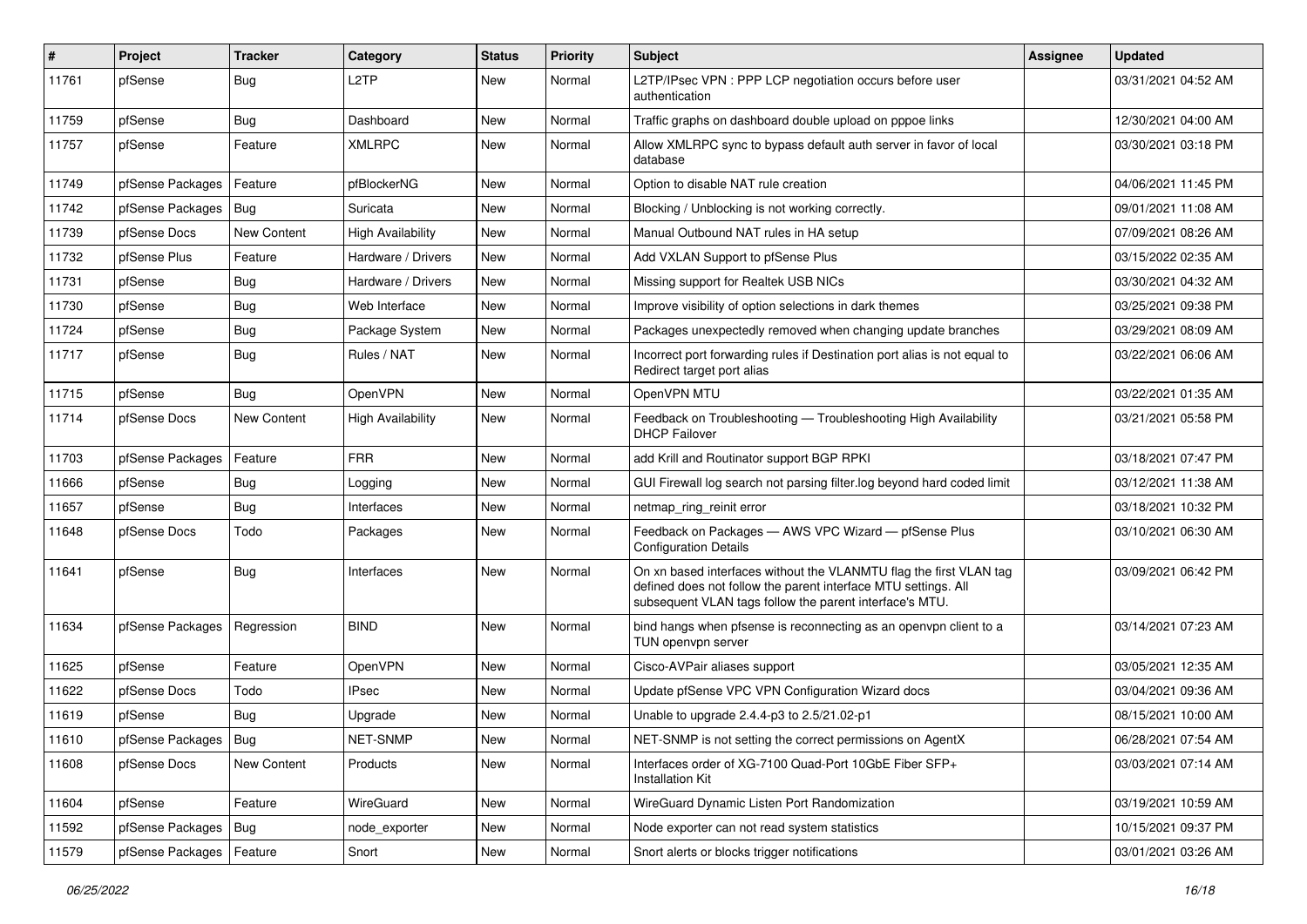| #     | Project          | <b>Tracker</b> | Category               | <b>Status</b> | Priority | <b>Subject</b>                                                                                                         | <b>Assignee</b> | <b>Updated</b>      |
|-------|------------------|----------------|------------------------|---------------|----------|------------------------------------------------------------------------------------------------------------------------|-----------------|---------------------|
| 11573 | pfSense Packages | Feature        | New Package<br>Request | <b>New</b>    | Normal   | <b>Custom Commands</b>                                                                                                 |                 | 03/16/2021 07:28 PM |
| 11567 | pfSense Packages | Feature        | Mail report            | New           | Normal   | Email report add a note filed request                                                                                  |                 | 02/27/2021 03:44 PM |
| 11556 | pfSense          | Bug            | Rules / NAT            | <b>New</b>    | Normal   | Kill all states associated with a NAT address                                                                          |                 | 03/19/2021 10:29 AM |
| 11548 | pfSense          | Bug            | Rules / NAT            | New           | Normal   | "rule expands to no valid combination" error from port forward<br>automatic rule mixing IPv4 and IPv6 elements         |                 | 02/27/2021 03:18 PM |
| 11541 | pfSense          | Bug            | OpenVPN                | <b>New</b>    | Normal   | OpenVPN status does not work properly when set to TCP and<br>Concurrent Connections = 1                                |                 | 03/02/2021 02:27 PM |
| 11525 | pfSense Packages | Bug            | Suricata               | <b>New</b>    | Normal   | pfsense 2.5.0 release version for vlan issue to suricata                                                               |                 | 11/11/2021 08:16 AM |
| 11522 | pfSense Packages | Bug            | Zabbix                 | New           | Normal   | fping6 error                                                                                                           |                 | 02/24/2021 07:13 AM |
| 11503 | pfSense          | <b>Bug</b>     | OpenVPN                | <b>New</b>    | Normal   | Using multiple authentication backends on an OpenVPN server fails                                                      |                 | 02/23/2021 12:23 PM |
| 11479 | pfSense Packages | Bug            | snmptt                 | <b>New</b>    | Normal   | snmptt 1.4.2 does not work in daemon mode                                                                              |                 | 02/20/2021 04:37 PM |
| 11473 | pfSense          | <b>Bug</b>     | Web Interface          | New           | Normal   | System Activity shows invalid data on SG-3100                                                                          |                 | 02/19/2021 08:12 PM |
| 11430 | pfSense          | <b>Bug</b>     | Interfaces             | <b>New</b>    | Normal   | PHP console spam after Assigning Interfaces                                                                            |                 | 10/09/2021 10:37 AM |
| 11429 | pfSense          | <b>Bug</b>     | Web Interface          | New           | Normal   | System Log / Settings form activates "Reset Log Files" button on<br>enter                                              |                 | 10/28/2021 01:35 PM |
| 11414 | pfSense Packages | Bug            | pfBlockerNG            | <b>New</b>    | Normal   | Enabling feed "Public_DNS4_all" breaks some Google services                                                            |                 | 02/13/2021 02:46 AM |
| 11412 | pfSense          | Bug            | Interfaces             | New           | Normal   | LLDPD Package Doesn't Work with Switchports                                                                            |                 | 02/12/2021 08:12 PM |
| 11411 | pfSense Packages | Feature        | New Package<br>Request | <b>New</b>    | Normal   | Smokeping as a default latency measurement tool                                                                        |                 | 02/12/2021 09:29 PM |
| 11410 | pfSense Packages | Feature        | New Package<br>Request | <b>New</b>    | Normal   | adding bpytop (former Bashtop)                                                                                         |                 | 07/26/2021 12:33 PM |
| 11398 | pfSense Packages | Bug            | pfBlockerNG            | <b>New</b>    | Normal   | pfBlocker upgrade hangs forever                                                                                        |                 | 04/21/2022 12:39 PM |
| 11379 | pfSense          | Feature        | <b>Captive Portal</b>  | <b>New</b>    | Normal   | <b>Template Roll Printer</b>                                                                                           |                 | 02/07/2021 05:26 AM |
| 11375 | pfSense Packages | Bug            | apcupsd                | <b>New</b>    | Normal   | UPS Type <blank> for USB APC</blank>                                                                                   |                 | 02/26/2021 11:10 AM |
| 11363 | pfSense          | <b>Bug</b>     | Installer              | <b>New</b>    | Normal   | Clean Install 2.5.0 fails due to hardware incompability                                                                |                 | 02/04/2021 11:06 AM |
| 11335 | pfSense          | <b>Bug</b>     | Interfaces             | <b>New</b>    | Normal   | Spoofing the MAC on a LAGG interface does not work for some NIC<br>types.                                              |                 | 01/29/2021 09:10 AM |
| 11324 | pfSense          | Feature        | Logging                | <b>New</b>    | Normal   | Separate syslog "Remote log servers" Parameters                                                                        |                 | 01/27/2021 10:47 AM |
| 11302 | pfSense          | Feature        | WireGuard              | <b>New</b>    | Normal   | WireGuard XMLRPC sync                                                                                                  |                 | 03/19/2021 10:59 AM |
| 11280 | pfSense          | Todo           | <b>WireGuard</b>       | <b>New</b>    | Normal   | Add WireGuard to ALTQ list                                                                                             |                 | 04/27/2021 12:32 PM |
| 11268 | pfSense          | <b>Bug</b>     | Web Interface          | <b>New</b>    | Normal   | Cookie named 'id' prevents Edit form fields being set properly                                                         |                 | 09/03/2021 06:16 AM |
| 11262 | pfSense          | Feature        | Rules / NAT            | New           | Normal   | Time Based Rules - selects all days in the current month                                                               |                 | 04/27/2021 12:32 PM |
| 11261 | pfSense Packages | <b>Bug</b>     | pfBlockerNG            | <b>New</b>    | Normal   | pfBlockerNG ASN numbers in IPv4 (/IPv6) Custom_List generate<br>error(s) "Invalid numeric literal at line 1, column 7" |                 | 01/28/2021 08:34 AM |